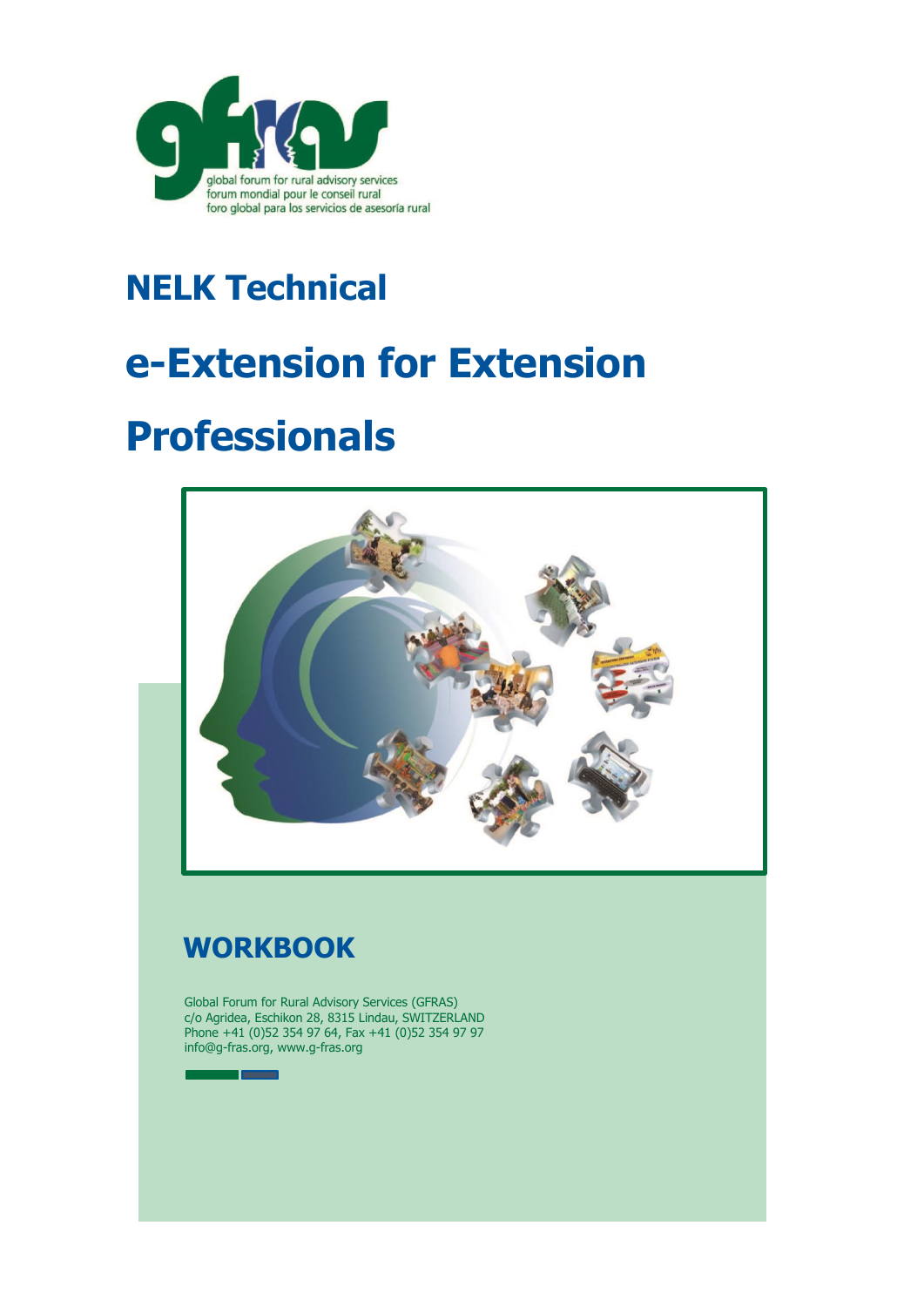### **Contents**

| Study unit 3: e-Extension case studies and COVID-19 experiences  20                        |  |
|--------------------------------------------------------------------------------------------|--|
| Session 3.1: 1917 iTEAMS (Integrated Technology Enabled Agri-Management System),           |  |
|                                                                                            |  |
|                                                                                            |  |
|                                                                                            |  |
|                                                                                            |  |
|                                                                                            |  |
| Session 3.4. Knowledge Innovation Repository of Agriculture in the North-East (KIRAN) -SMS |  |
|                                                                                            |  |
| Session 3.5. Khushaal Zamindar- A mobile agriculture service by Telenor Pakistan  22       |  |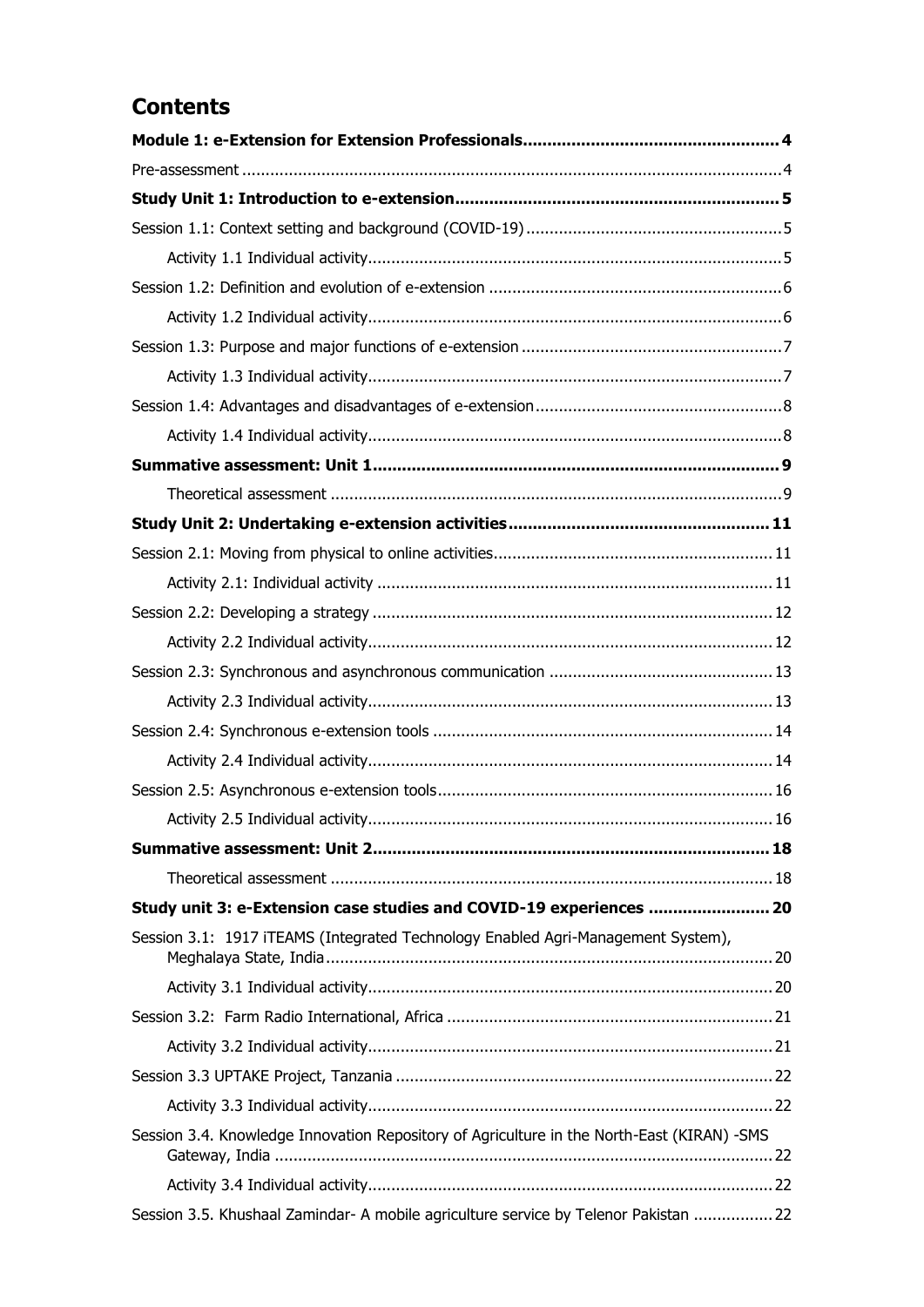| Session 3.8. Network for Information on Climate Exchange (NICE), India  25                    |  |
|-----------------------------------------------------------------------------------------------|--|
|                                                                                               |  |
| Session 3.9: Online Surveys: ICT4RAS interest group of GFRAS-Global Survey on Social Media 27 |  |
|                                                                                               |  |
|                                                                                               |  |
|                                                                                               |  |
|                                                                                               |  |
|                                                                                               |  |
|                                                                                               |  |
|                                                                                               |  |
|                                                                                               |  |
|                                                                                               |  |
|                                                                                               |  |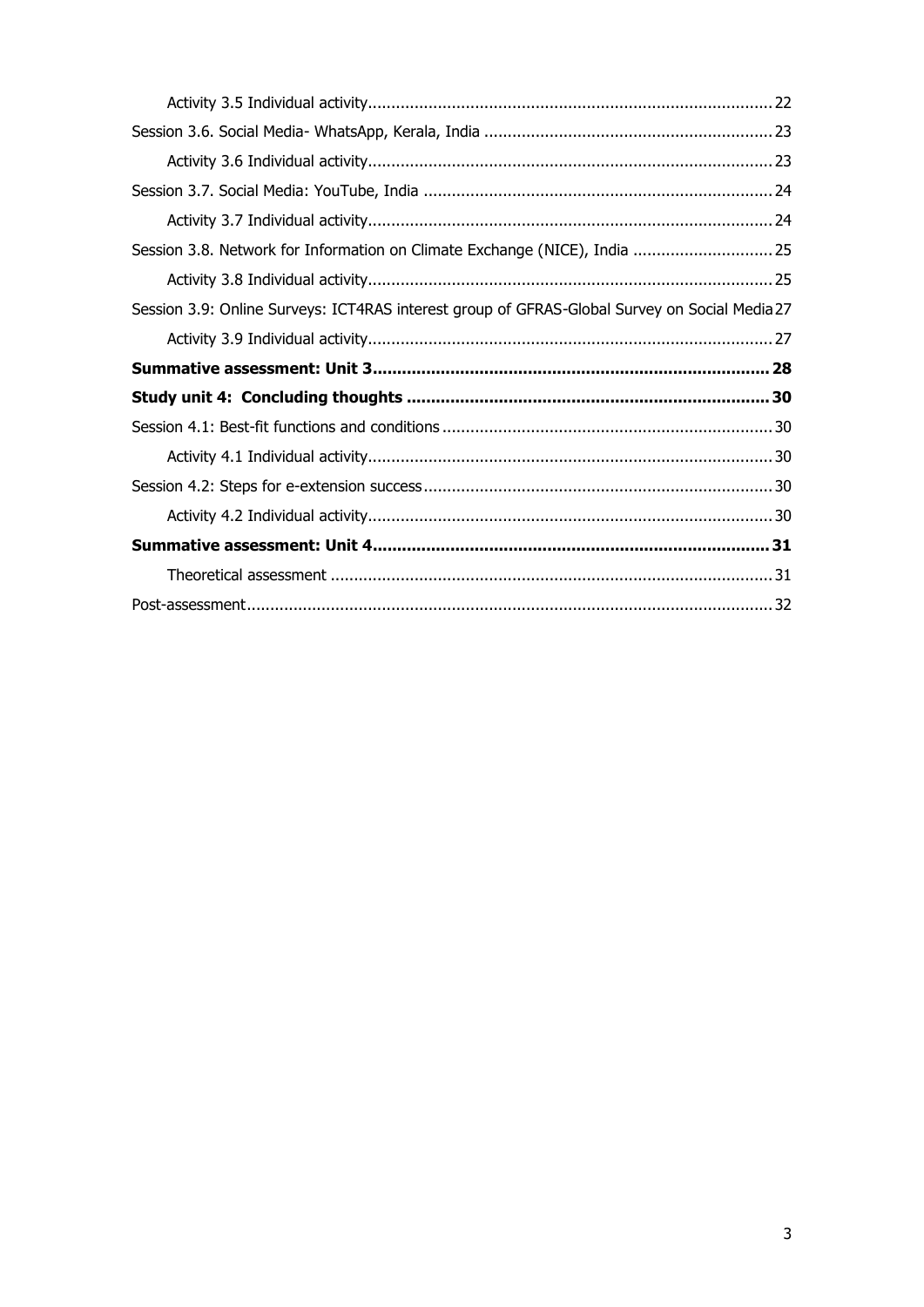## <span id="page-3-0"></span>**Module 1: e-Extension for Extension Professionals**

#### <span id="page-3-1"></span>**Pre-assessment**

After reading through the preface and introduction, complete the following pre-assessment to determine how comfortable you are with the topic of motivation. Rate your knowledge on the topics on a scale of 1 to 5 by circling the corresponding number.

|                | <b>Question</b>                                                                                                        | Self-assessment |                |                |   |             |  |
|----------------|------------------------------------------------------------------------------------------------------------------------|-----------------|----------------|----------------|---|-------------|--|
|                |                                                                                                                        | Low             |                |                |   | <b>High</b> |  |
| $\mathbf{1}$   | How well can you describe what e-extension is and how it has<br>evolved over time?                                     | 1               | $\mathcal{P}$  | $\overline{3}$ | 4 | 5           |  |
| $\overline{2}$ | How confident are you to outline the purpose and major functions<br>of e-extension in Agricultural Innovation Systems? | $\mathbf{1}$    | $\mathcal{P}$  | 3              | 4 | 5           |  |
| 3              | How well can you detail the advantages and disadvantages of e-<br>extension?                                           | 1.              | $\mathcal{P}$  | 3              | 4 | 5           |  |
| 4              | How confident are you to choose the most appropriate type of e-<br>extension tool for your situation?                  | 1.              | $\mathcal{P}$  | $\overline{3}$ | 4 | 5           |  |
| 5              | How well can you compare and contrast the key asynchronous e-<br>extension tools?                                      | 1.              | $\mathcal{P}$  | 3              | 4 | 5           |  |
| 6              | How able are you to understand several best practice case studies<br>in e-extension?                                   | 1               | $\overline{2}$ | $\overline{3}$ | 4 | 5           |  |
| 7              | How well can you outline the steps to success with e-extension in<br>the real-world?                                   | 1               | $\overline{2}$ | $\overline{3}$ | 4 | 5           |  |
| 8              | How confident are you to try a new extension tool that you<br>haven't used before?                                     | 1               | $\overline{2}$ | 3              | 4 | 5           |  |
| 9              | How well can you describe what e-extension is and how it has<br>evolved over time?                                     | 1               | $\overline{2}$ | 3              | 4 | 5           |  |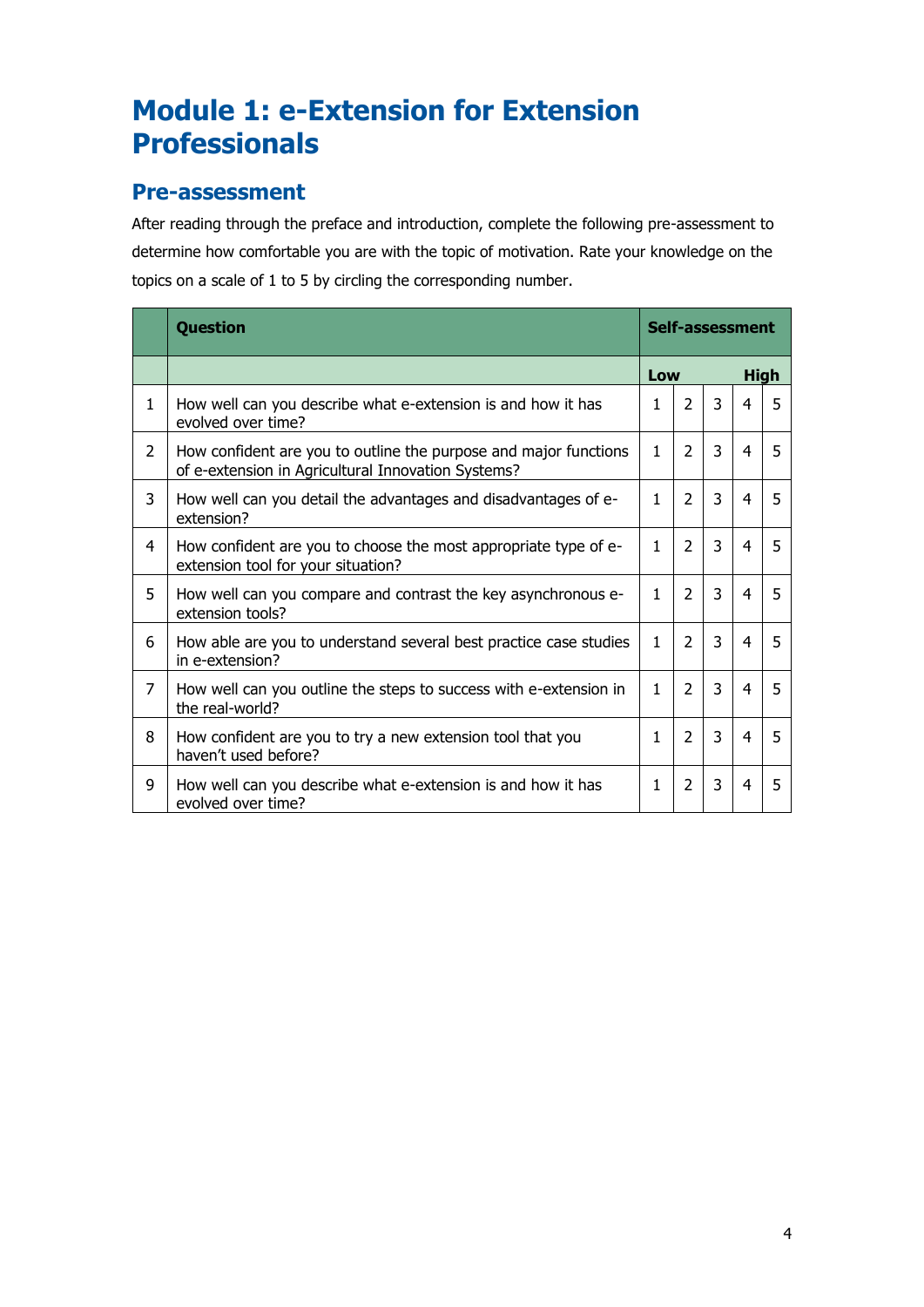# <span id="page-4-0"></span>**Study Unit 1: Introduction to e-extension**

## <span id="page-4-1"></span>**Session 1.1: Context setting and background (COVID-19)**

## <span id="page-4-2"></span>**Activity 1.1 Individual activity**

| 1. Briefly describe the impact of COVID-19 on extension practitioners and how it has limited |     |
|----------------------------------------------------------------------------------------------|-----|
| their work.                                                                                  | (5) |
|                                                                                              |     |
|                                                                                              |     |
|                                                                                              |     |
|                                                                                              |     |
|                                                                                              |     |
|                                                                                              |     |
|                                                                                              |     |
|                                                                                              |     |
|                                                                                              |     |
|                                                                                              |     |
| 2. How can e-extension help the way we operate in an AIS?                                    | (5) |
|                                                                                              |     |
|                                                                                              |     |
|                                                                                              |     |
|                                                                                              |     |
|                                                                                              |     |
|                                                                                              |     |
|                                                                                              |     |
|                                                                                              |     |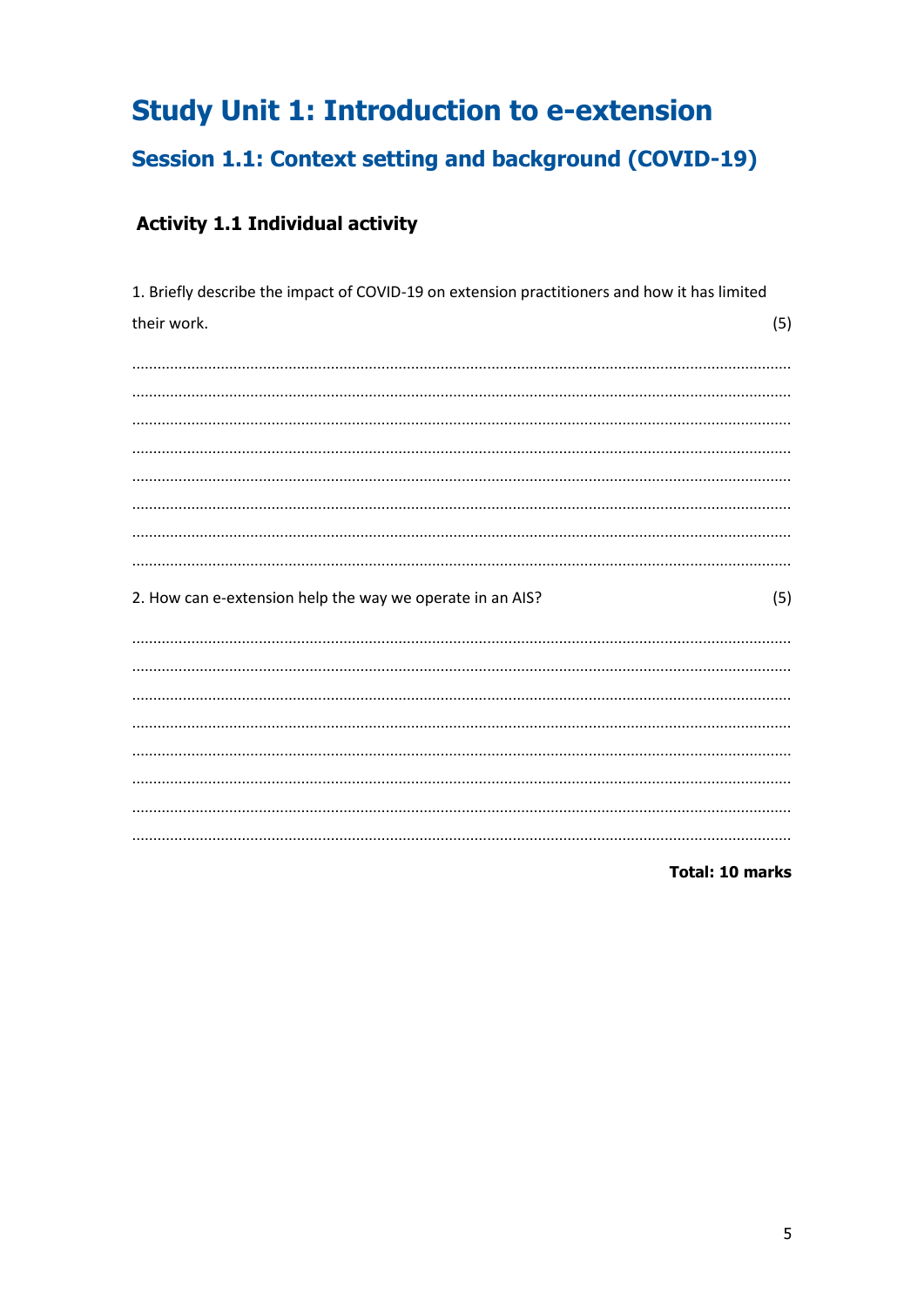## <span id="page-5-0"></span>**Session 1.2: Definition and evolution of e-extension**

## <span id="page-5-1"></span>**Activity 1.2 Individual activity**

|                                                        | 1. Complete this sentence e-extension can be defined as: The use of __________ |                        |
|--------------------------------------------------------|--------------------------------------------------------------------------------|------------------------|
|                                                        | technologies to enhance ___________ extension approaches (such as written and  |                        |
|                                                        |                                                                                | (6)                    |
| 2. What were some of the earliest uses of e-extension? |                                                                                | (4)                    |
|                                                        |                                                                                |                        |
|                                                        |                                                                                |                        |
|                                                        |                                                                                |                        |
|                                                        |                                                                                |                        |
|                                                        |                                                                                | <b>Total: 10 marks</b> |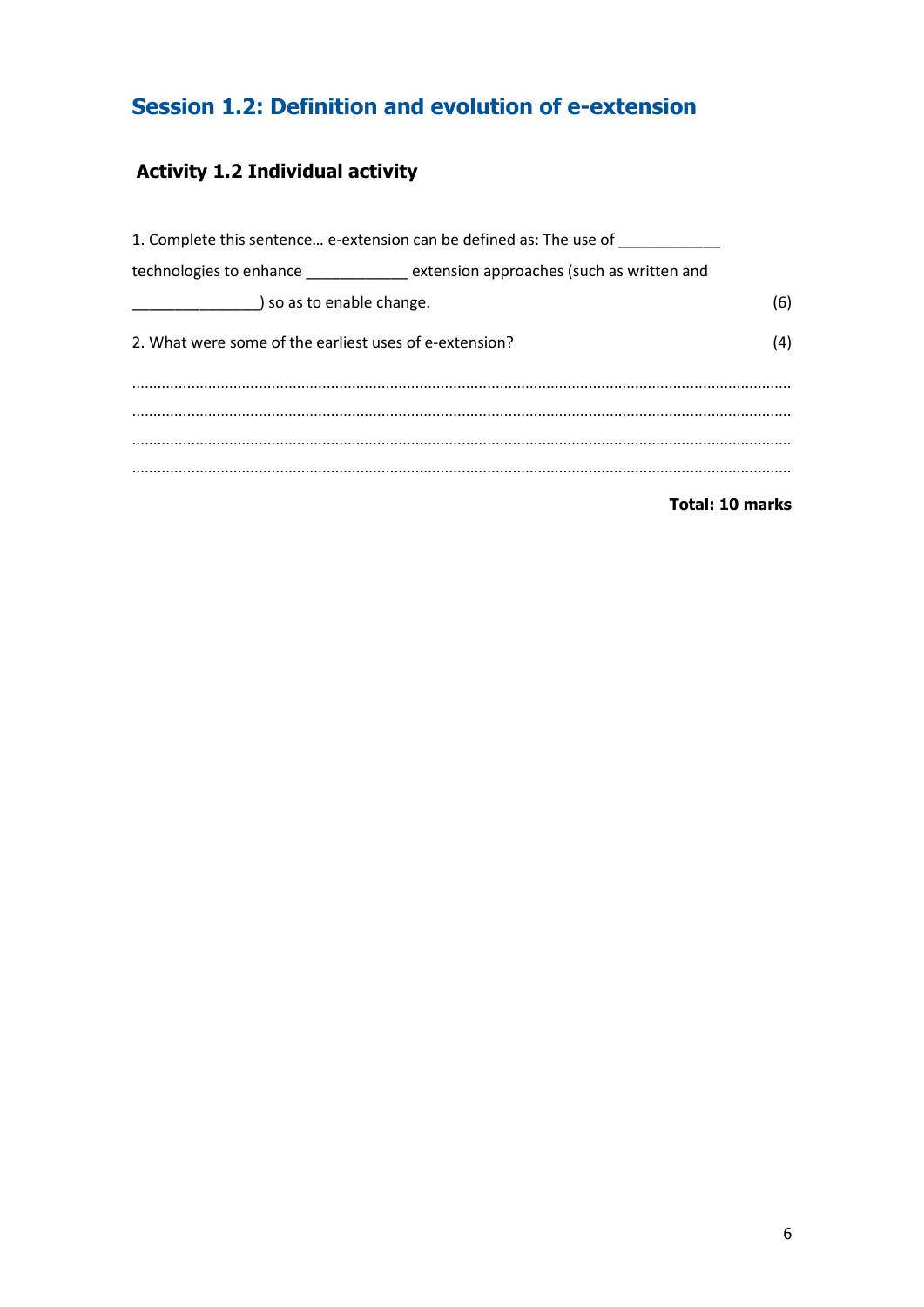#### <span id="page-6-0"></span>**Session 1.3: Purpose and major functions of e-extension**

#### <span id="page-6-1"></span>**Activity 1.3 Individual activity**

1. Put the following activities in their correct order:

**Activities** • Outcome Objectives (3) ………………………………………………………………………………………………………………………………………… ………………………………………………………………………………………………………………………………………… ………………………………………………………………………………………………………………………………………… ………………………………………………………………………………………………………………………………………… 2. Why might you need to consider both low- and high-tech solutions for working with farmers? (3) ………………………………………………………………………………………………………………………………………… ………………………………………………………………………………………………………………………………………… ………………………………………………………………………………………………………………………………………… ………………………………………………………………………………………………………………………………………… ………………………………………………………………………………………………………………………………………… 3. Provide a low-tech and a high-tech solution to replace the following traditional extension activities. a. A one-on-one meeting b. Small workshop (with up to 15 farmers) that requires a workbook c. Paper-based survey (9) ………………………………………………………………………………………………………………………………………… ………………………………………………………………………………………………………………………………………… ………………………………………………………………………………………………………………………………………… ………………………………………………………………………………………………………………………………………… ………………………………………………………………………………………………………………………………………… ………………………………………………………………………………………………………………………………………… ………………………………………………………………………………………………………………………………………… …………………………………………………………………………………………………………………………………………

**Total: 15 marks**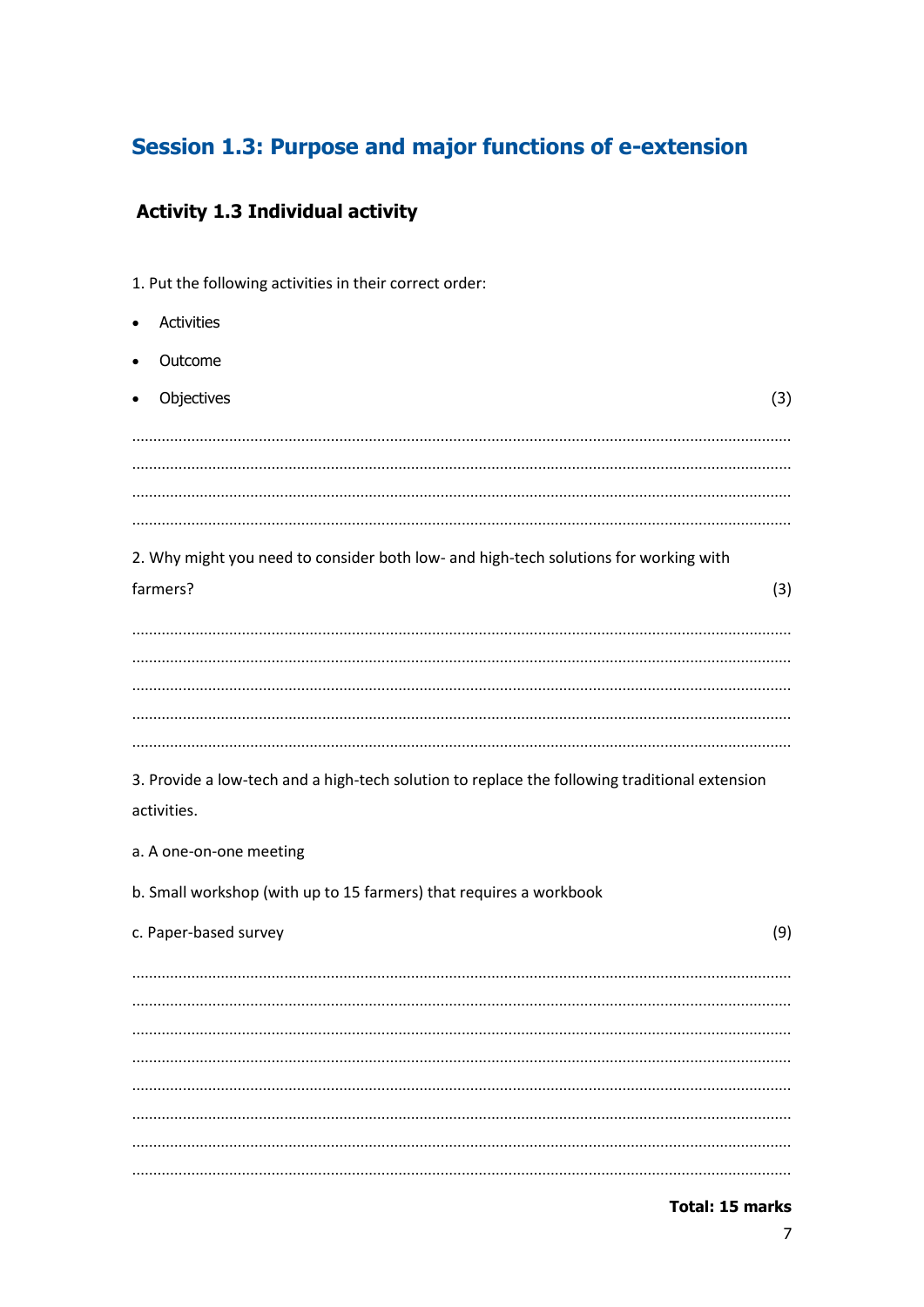## <span id="page-7-0"></span>Session 1.4: Advantages and disadvantages of e-extension

## <span id="page-7-1"></span>**Activity 1.4 Individual activity**

| 1. List five advantages of e-extension.                                               | (5) |
|---------------------------------------------------------------------------------------|-----|
|                                                                                       |     |
|                                                                                       |     |
|                                                                                       |     |
|                                                                                       |     |
| 2. List five disadvantages of e-extension.                                            | (5) |
|                                                                                       |     |
|                                                                                       |     |
|                                                                                       |     |
|                                                                                       |     |
|                                                                                       |     |
| 3. How can you still meet with your farmers face-to-face while physically distancing? | (5) |
|                                                                                       |     |
|                                                                                       |     |
|                                                                                       |     |
|                                                                                       |     |
|                                                                                       |     |
|                                                                                       |     |
|                                                                                       |     |
|                                                                                       |     |
| <b>Total: 15 marks</b>                                                                |     |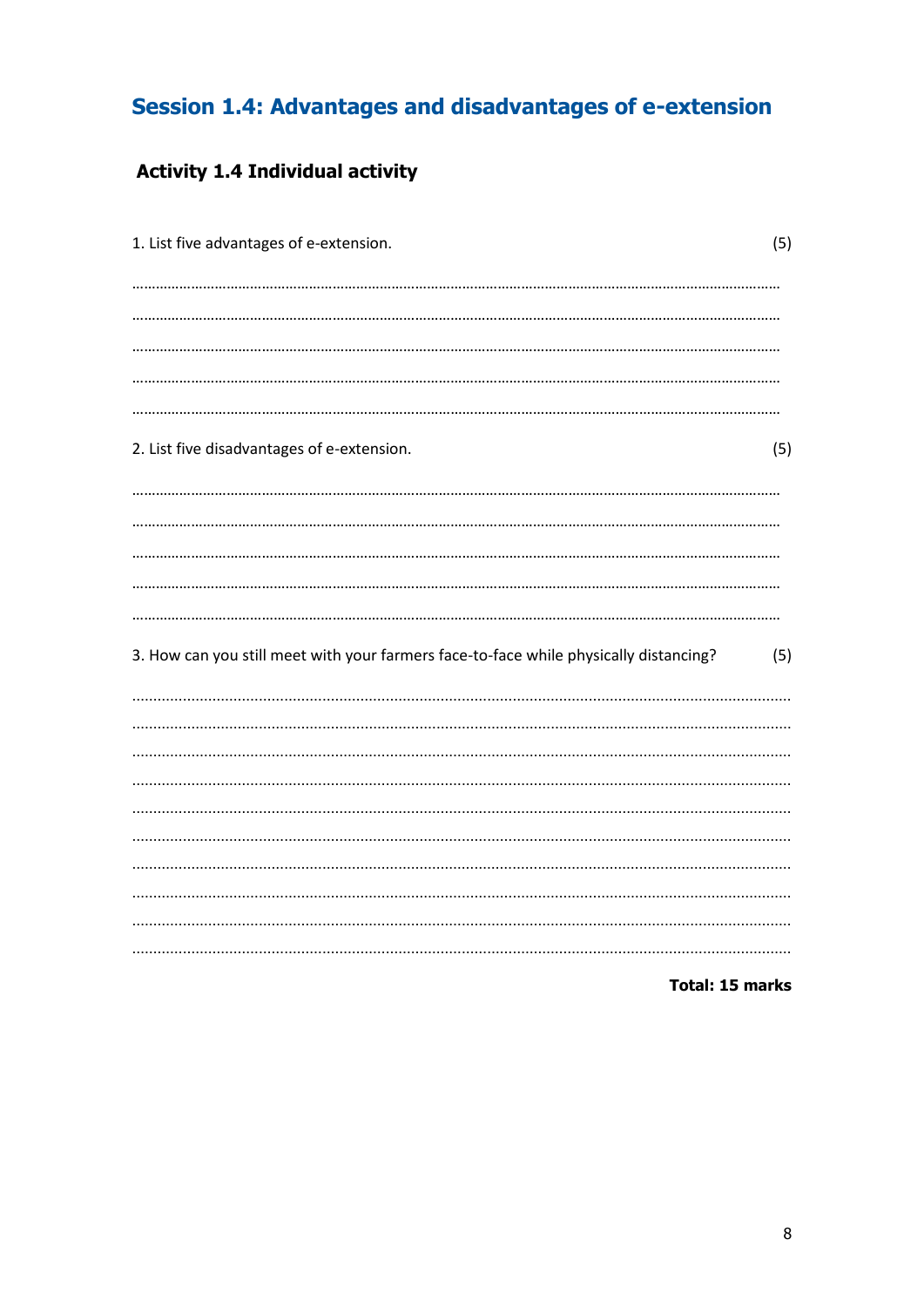## <span id="page-8-0"></span>**Summative assessment: Unit 1**

#### <span id="page-8-1"></span>**Theoretical assessment**

| Answer the following questions in your own words.                                  |      |  |  |
|------------------------------------------------------------------------------------|------|--|--|
| 1. Define e-extension in your own words.                                           | (5)  |  |  |
|                                                                                    |      |  |  |
|                                                                                    |      |  |  |
|                                                                                    |      |  |  |
|                                                                                    |      |  |  |
|                                                                                    |      |  |  |
|                                                                                    |      |  |  |
|                                                                                    |      |  |  |
|                                                                                    |      |  |  |
|                                                                                    |      |  |  |
|                                                                                    |      |  |  |
|                                                                                    |      |  |  |
|                                                                                    |      |  |  |
| 2. Explain why e-extension is a useful tool for the modern extension practitioner. | (10) |  |  |
|                                                                                    |      |  |  |
|                                                                                    |      |  |  |
|                                                                                    |      |  |  |
|                                                                                    |      |  |  |
|                                                                                    |      |  |  |
|                                                                                    |      |  |  |
|                                                                                    |      |  |  |
|                                                                                    |      |  |  |
|                                                                                    |      |  |  |
|                                                                                    |      |  |  |
|                                                                                    |      |  |  |
|                                                                                    |      |  |  |
|                                                                                    |      |  |  |
|                                                                                    |      |  |  |
|                                                                                    |      |  |  |
|                                                                                    |      |  |  |
|                                                                                    |      |  |  |
|                                                                                    |      |  |  |
|                                                                                    |      |  |  |
|                                                                                    |      |  |  |
|                                                                                    |      |  |  |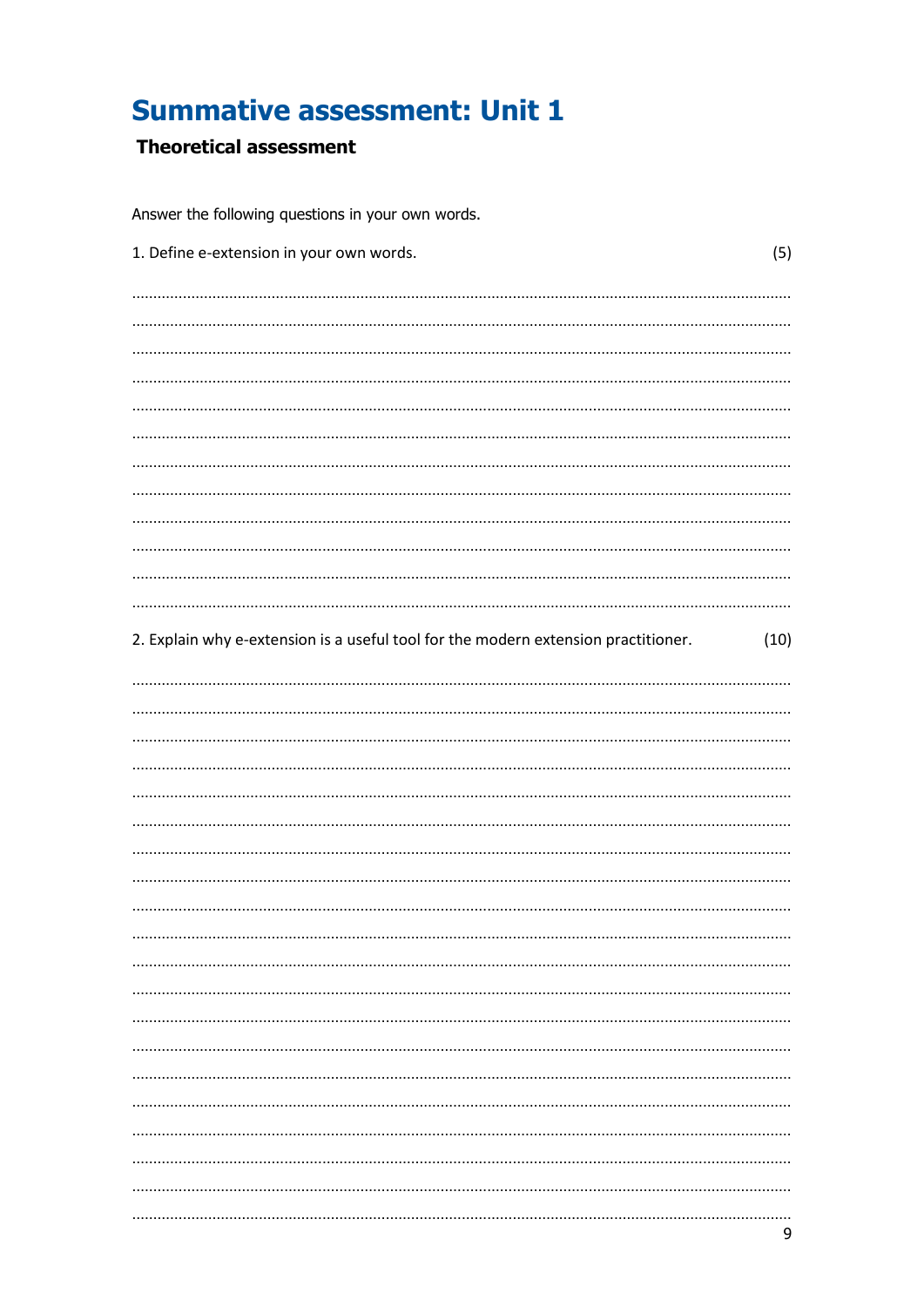| 3. What are some of the challenges of using e-extension? | (10) |
|----------------------------------------------------------|------|
|                                                          |      |
|                                                          |      |
|                                                          |      |
|                                                          |      |
|                                                          |      |
|                                                          |      |
|                                                          |      |
|                                                          |      |
|                                                          |      |
|                                                          |      |
|                                                          |      |
|                                                          |      |
|                                                          |      |
|                                                          |      |
|                                                          |      |
|                                                          |      |
|                                                          |      |
|                                                          |      |
|                                                          |      |
|                                                          |      |
|                                                          |      |
|                                                          |      |

**Total: 25 marks**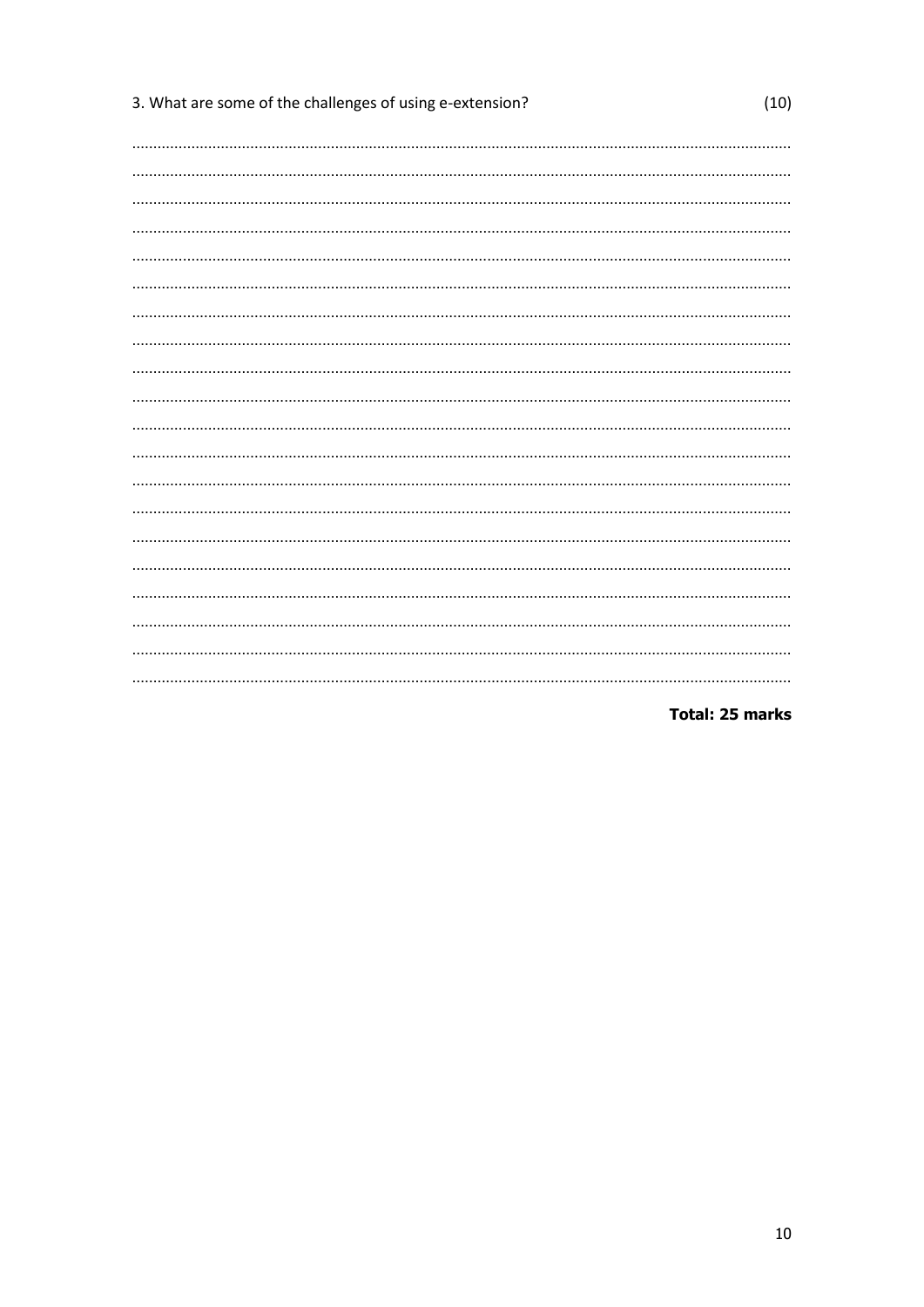## <span id="page-10-0"></span>**Study Unit 2: Undertaking e-extension** activities

## <span id="page-10-1"></span>**Session 2.1: Moving from physical to online activities**

### <span id="page-10-2"></span>**Activity 2.1: Individual activity**

| 1. Is it likely that e-extension will replace human involvement with extension programs?<br>(5) |
|-------------------------------------------------------------------------------------------------|
|                                                                                                 |
|                                                                                                 |
|                                                                                                 |
|                                                                                                 |
|                                                                                                 |
|                                                                                                 |
|                                                                                                 |
|                                                                                                 |
|                                                                                                 |
|                                                                                                 |
|                                                                                                 |
|                                                                                                 |
| 2. Describe the advantages of eSurveys.<br>(15)                                                 |
|                                                                                                 |
|                                                                                                 |
|                                                                                                 |
|                                                                                                 |
|                                                                                                 |
|                                                                                                 |
|                                                                                                 |
|                                                                                                 |
|                                                                                                 |
|                                                                                                 |
|                                                                                                 |
|                                                                                                 |
|                                                                                                 |
|                                                                                                 |
|                                                                                                 |
|                                                                                                 |

**Total: 20 marks**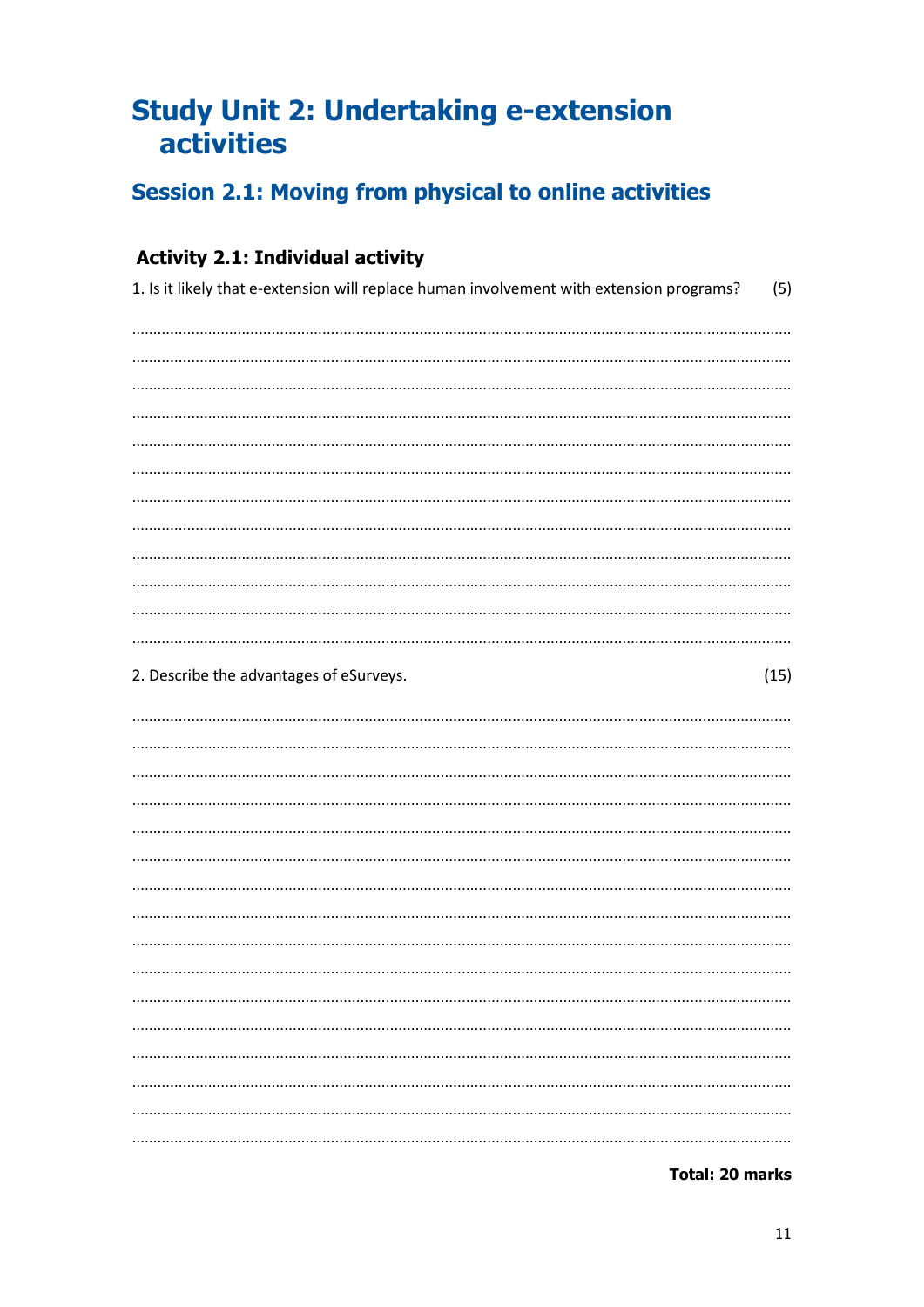## <span id="page-11-0"></span>**Session 2.2: Developing a strategy**

#### <span id="page-11-1"></span>**Activity 2.2 Individual activity**

Add the appropriate words to complete the steps for a simple extension strategy:

- 1. Define the desired \_\_\_\_\_\_\_;
- 2. Identify the \_\_\_\_\_\_\_\_\_\_\_\_\_\_\_\_\_\_(s) and their characteristics;
- 3. Define SMART \_\_\_\_\_\_\_\_\_\_ (specific, measurable, achievable, relevant and time-bound);
- 4. Determine the various \_\_\_\_\_\_\_\_\_\_\_\_required; and

| 5. Design a | and | framework. | $(10 \text{ marks})$ |
|-------------|-----|------------|----------------------|
|             |     |            |                      |
|             |     |            |                      |
|             |     |            |                      |
|             |     |            |                      |
|             |     |            |                      |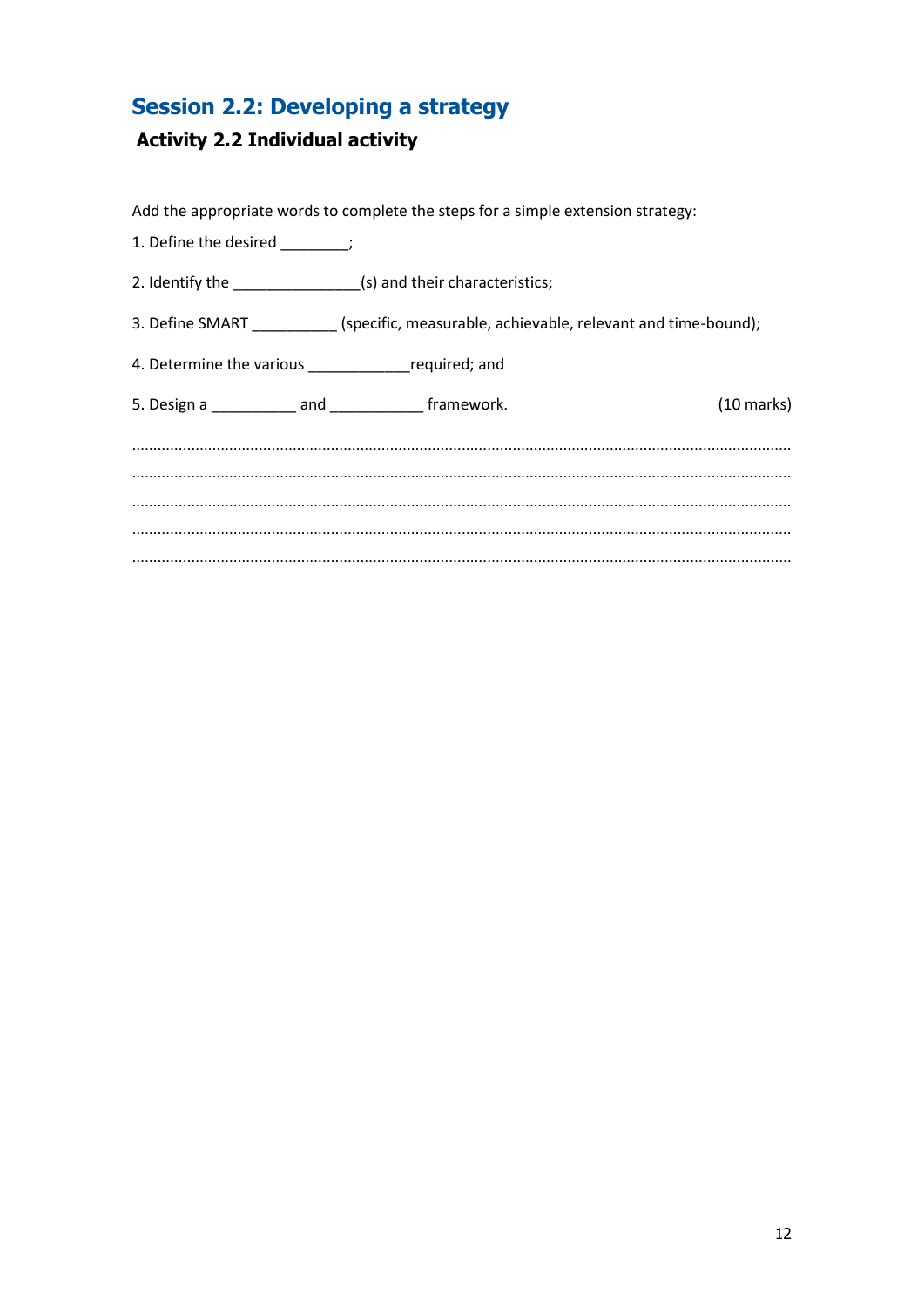## <span id="page-12-0"></span>**Session 2.3: Synchronous and asynchronous communication**

## <span id="page-12-1"></span>**Activity 2.3 Individual activity**

| 1. In your own words, describe the difference between synchronous and asynchronous |                      |  |
|------------------------------------------------------------------------------------|----------------------|--|
| communication, and provide an example of each.                                     | $(10 \text{ marks})$ |  |
|                                                                                    |                      |  |
|                                                                                    |                      |  |
|                                                                                    |                      |  |
|                                                                                    |                      |  |
|                                                                                    |                      |  |
|                                                                                    |                      |  |
|                                                                                    |                      |  |
|                                                                                    |                      |  |
|                                                                                    |                      |  |
|                                                                                    |                      |  |
|                                                                                    |                      |  |
|                                                                                    |                      |  |
|                                                                                    |                      |  |
|                                                                                    |                      |  |
|                                                                                    |                      |  |
|                                                                                    |                      |  |
|                                                                                    |                      |  |
|                                                                                    |                      |  |
|                                                                                    |                      |  |
|                                                                                    |                      |  |
|                                                                                    |                      |  |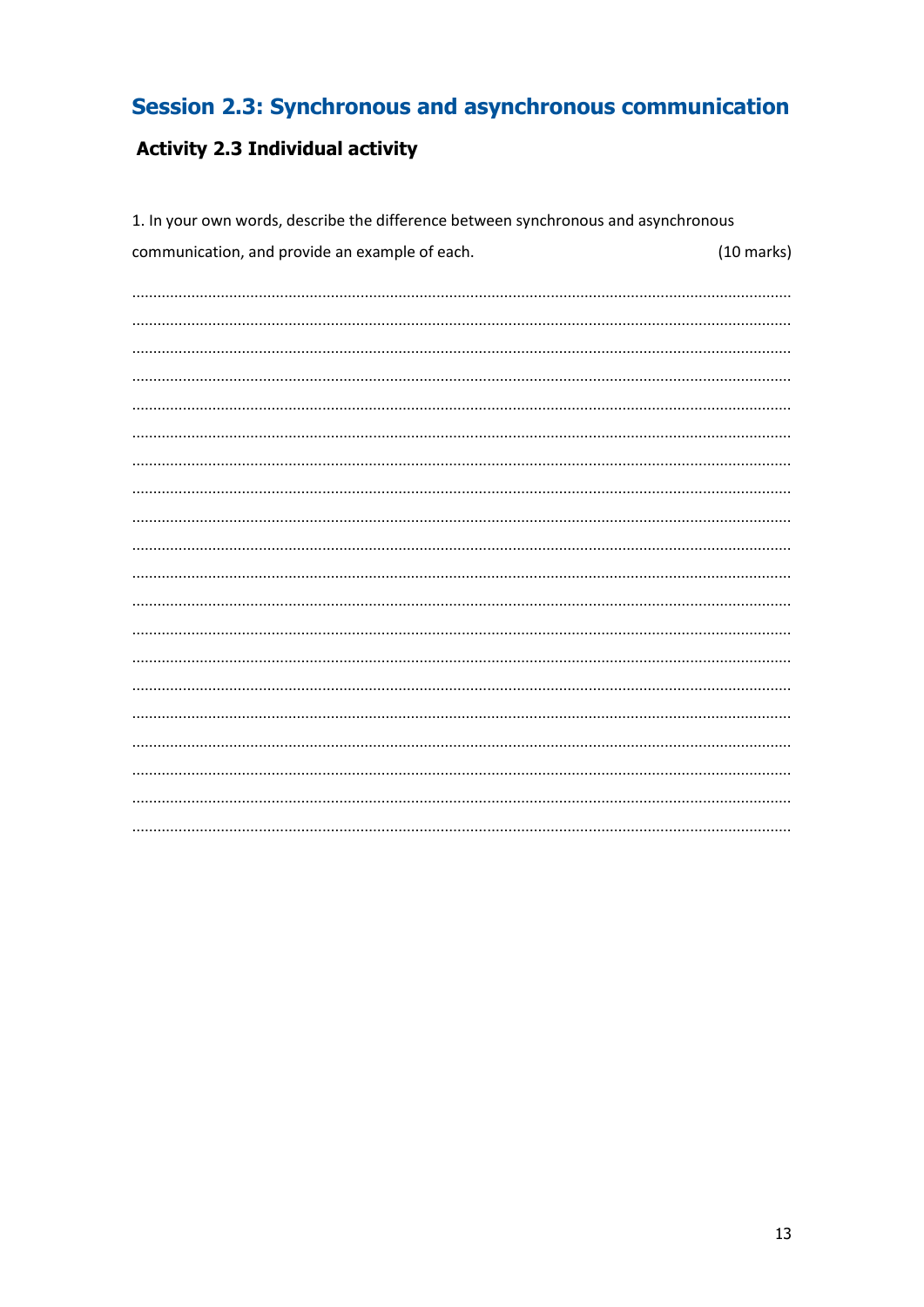## <span id="page-13-0"></span>**Session 2.4: Synchronous e-extension tools**

## <span id="page-13-1"></span>**Activity 2.4 Individual activity**

| 1. Describe the two different types of phone calls.                    | (2 marks)            |
|------------------------------------------------------------------------|----------------------|
|                                                                        |                      |
|                                                                        |                      |
|                                                                        |                      |
|                                                                        |                      |
| 2. What does IVR stand for?                                            | (3 marks)            |
|                                                                        |                      |
|                                                                        |                      |
| 3. Describe the best practice approach for conducting tele-conferences | $(10 \text{ marks})$ |
|                                                                        |                      |
|                                                                        |                      |
|                                                                        |                      |
|                                                                        |                      |
|                                                                        |                      |
|                                                                        |                      |
|                                                                        |                      |
|                                                                        |                      |
|                                                                        |                      |
|                                                                        |                      |
|                                                                        |                      |
|                                                                        |                      |
|                                                                        |                      |
|                                                                        |                      |
|                                                                        |                      |
|                                                                        |                      |
|                                                                        |                      |
|                                                                        |                      |
|                                                                        |                      |
|                                                                        |                      |
|                                                                        |                      |
|                                                                        |                      |
|                                                                        |                      |
|                                                                        |                      |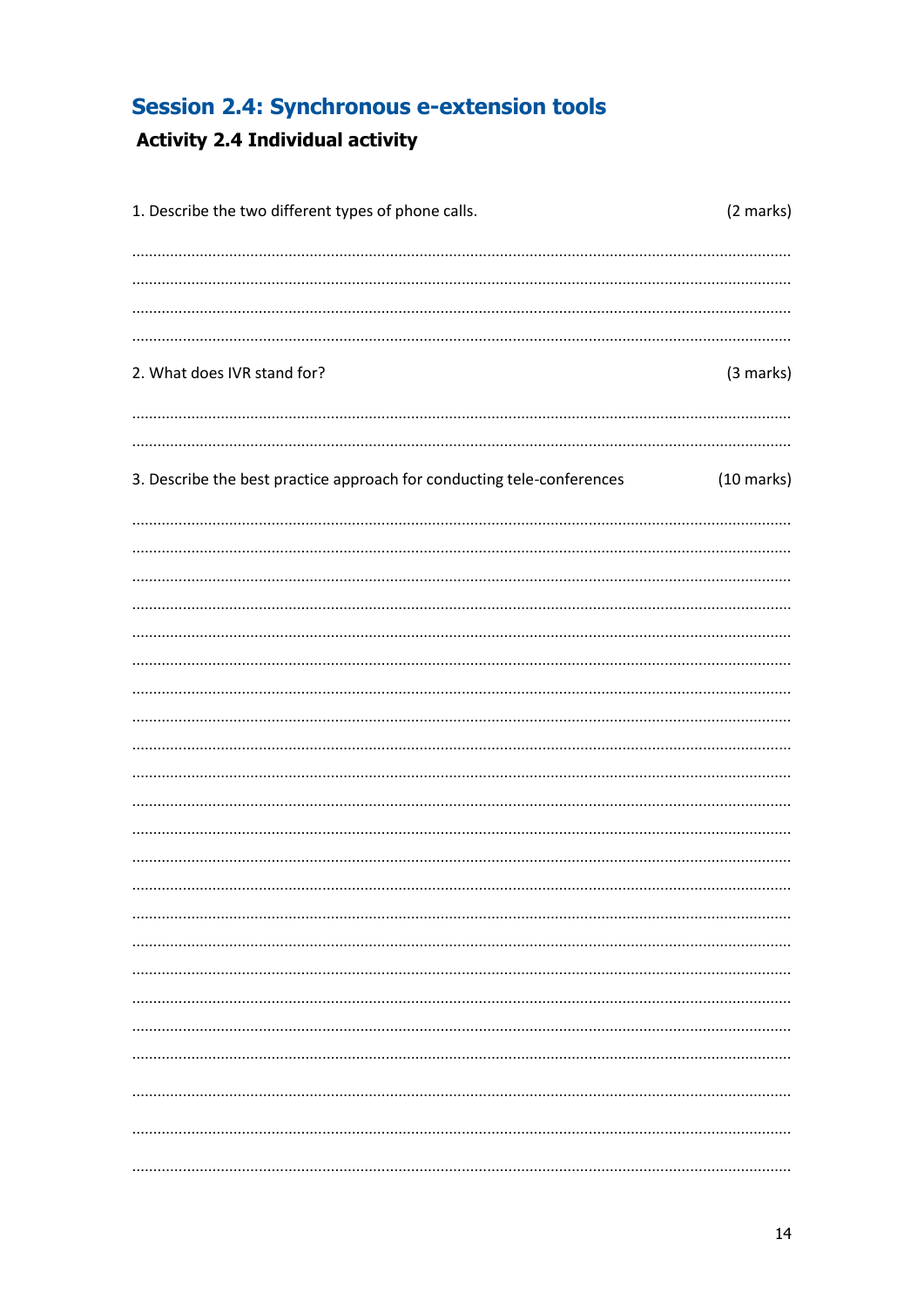| 4. What equipment do you need for a web meeting?                     | (5 marks) |
|----------------------------------------------------------------------|-----------|
|                                                                      |           |
|                                                                      |           |
|                                                                      |           |
| 5. What are some ways you can engage your audience in a web meeting? | (5 marks) |
|                                                                      |           |
|                                                                      |           |
|                                                                      |           |
| 6. What are some advantages of using online polls?                   | (5 marks) |
|                                                                      |           |
|                                                                      |           |
|                                                                      |           |
|                                                                      |           |
|                                                                      |           |

**Total: 30 marks**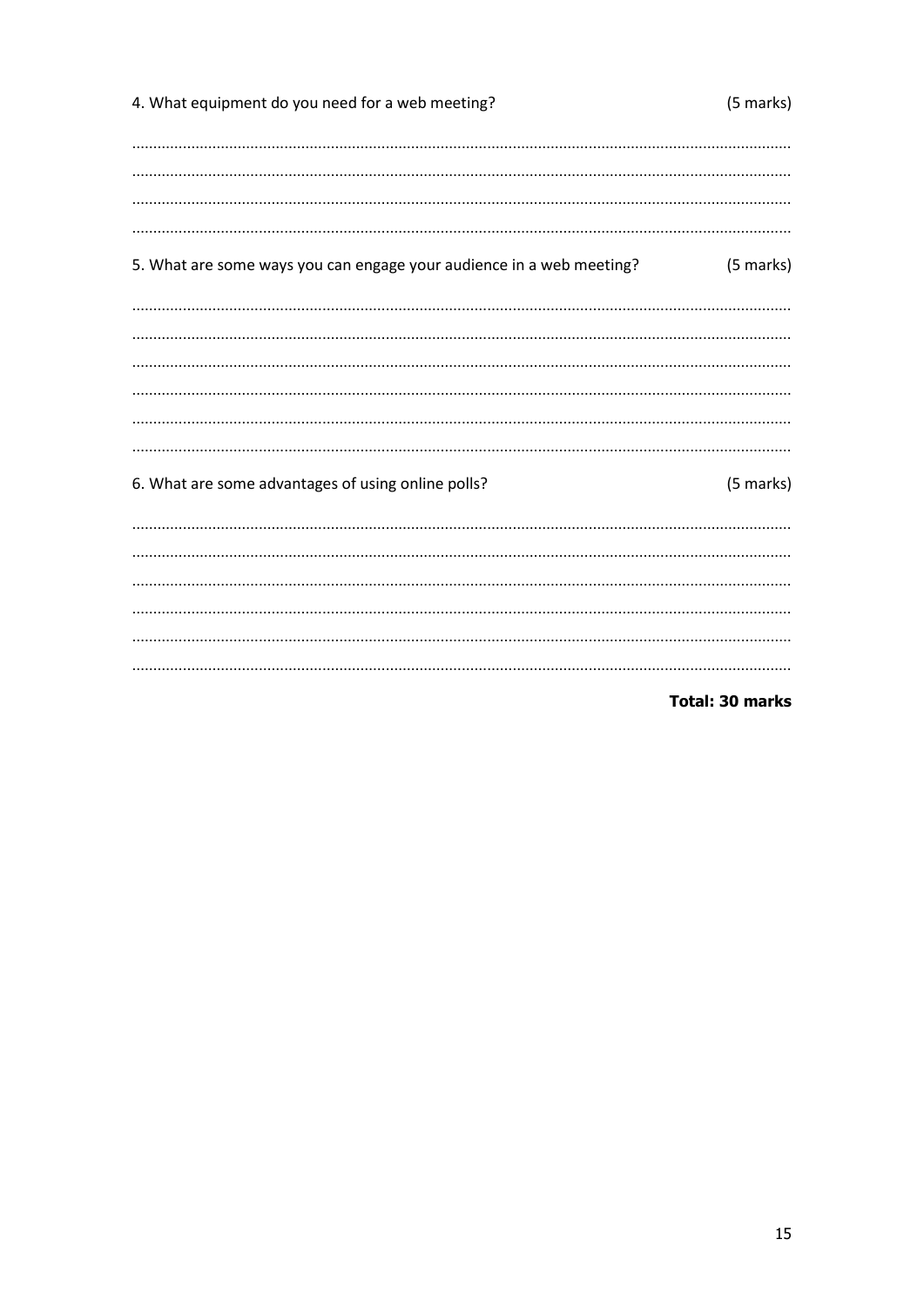## <span id="page-15-0"></span>**Session 2.5: Asynchronous e-extension tools**

## <span id="page-15-1"></span>**Activity 2.5 Individual activity**

| 1. Complete this sentence: Social media is a broad group of ___________ applications that |                                                                         |  |                      |
|-------------------------------------------------------------------------------------------|-------------------------------------------------------------------------|--|----------------------|
|                                                                                           | enable ______________ interaction and ____________ of content by users. |  | (5 marks)            |
|                                                                                           | 2. How should you respond to negative, attacking social media posts?    |  | $(10 \text{ marks})$ |
|                                                                                           |                                                                         |  |                      |
|                                                                                           |                                                                         |  |                      |
|                                                                                           |                                                                         |  |                      |
|                                                                                           |                                                                         |  |                      |
|                                                                                           |                                                                         |  |                      |
|                                                                                           |                                                                         |  |                      |
|                                                                                           |                                                                         |  |                      |
|                                                                                           |                                                                         |  |                      |
|                                                                                           |                                                                         |  |                      |
|                                                                                           |                                                                         |  |                      |
|                                                                                           | 3. Describe some best practice approaches for using eSurveys.           |  | $(10 \text{ marks})$ |
|                                                                                           |                                                                         |  |                      |
|                                                                                           |                                                                         |  |                      |
|                                                                                           |                                                                         |  |                      |
|                                                                                           |                                                                         |  |                      |
|                                                                                           |                                                                         |  |                      |
|                                                                                           |                                                                         |  |                      |
|                                                                                           |                                                                         |  |                      |
|                                                                                           |                                                                         |  |                      |
|                                                                                           |                                                                         |  |                      |
|                                                                                           |                                                                         |  |                      |
|                                                                                           | 4. Outline the advantages and disadvantages of YouTube videos.          |  | $(10 \text{ marks})$ |
|                                                                                           |                                                                         |  |                      |
|                                                                                           |                                                                         |  |                      |
|                                                                                           |                                                                         |  |                      |
|                                                                                           |                                                                         |  |                      |
|                                                                                           |                                                                         |  |                      |
|                                                                                           |                                                                         |  |                      |
|                                                                                           |                                                                         |  |                      |
|                                                                                           |                                                                         |  |                      |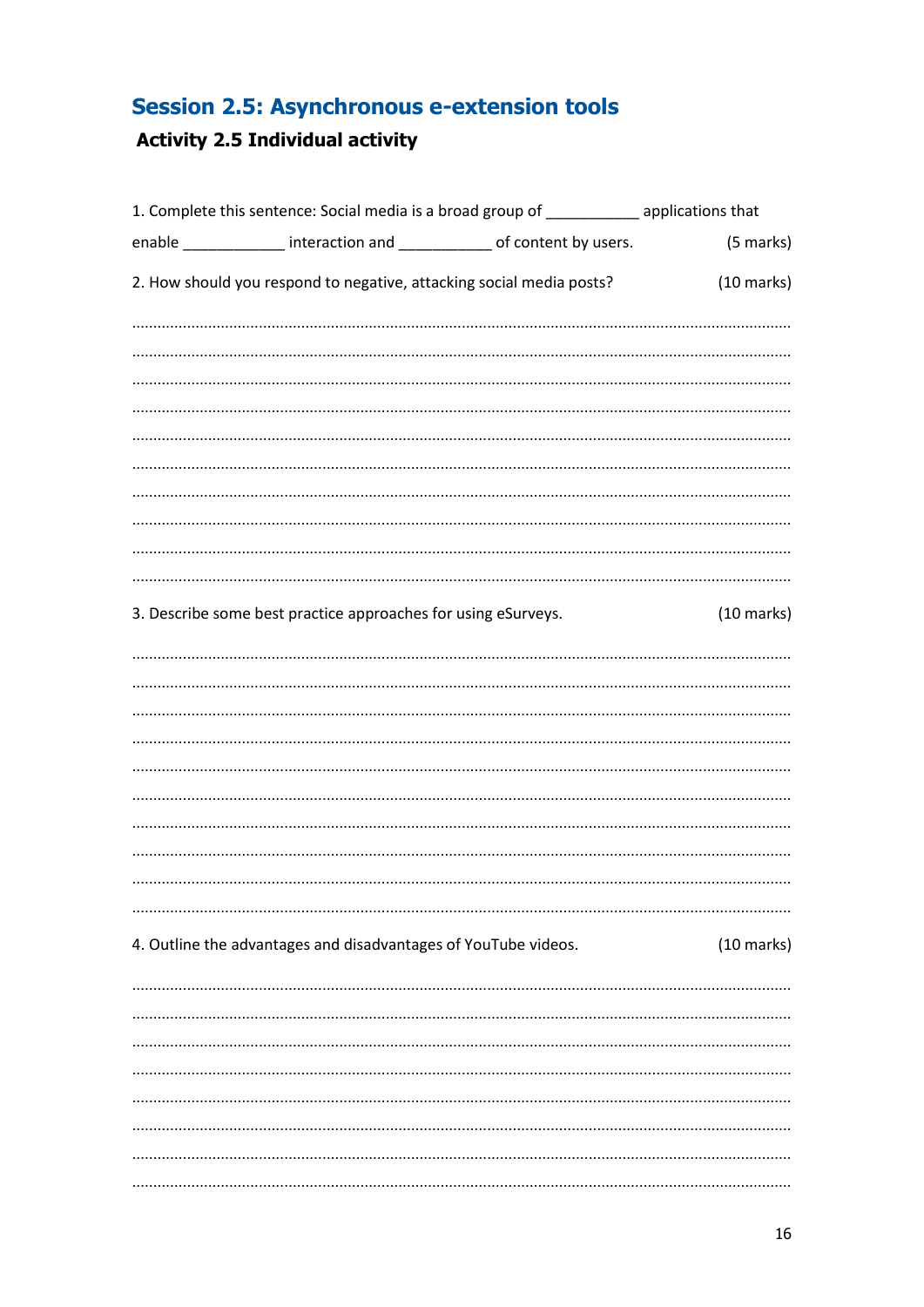5. What are some best practice guidelines for using eBulletins?  $(10 \text{ marks})$ 

**Total: 45 marks**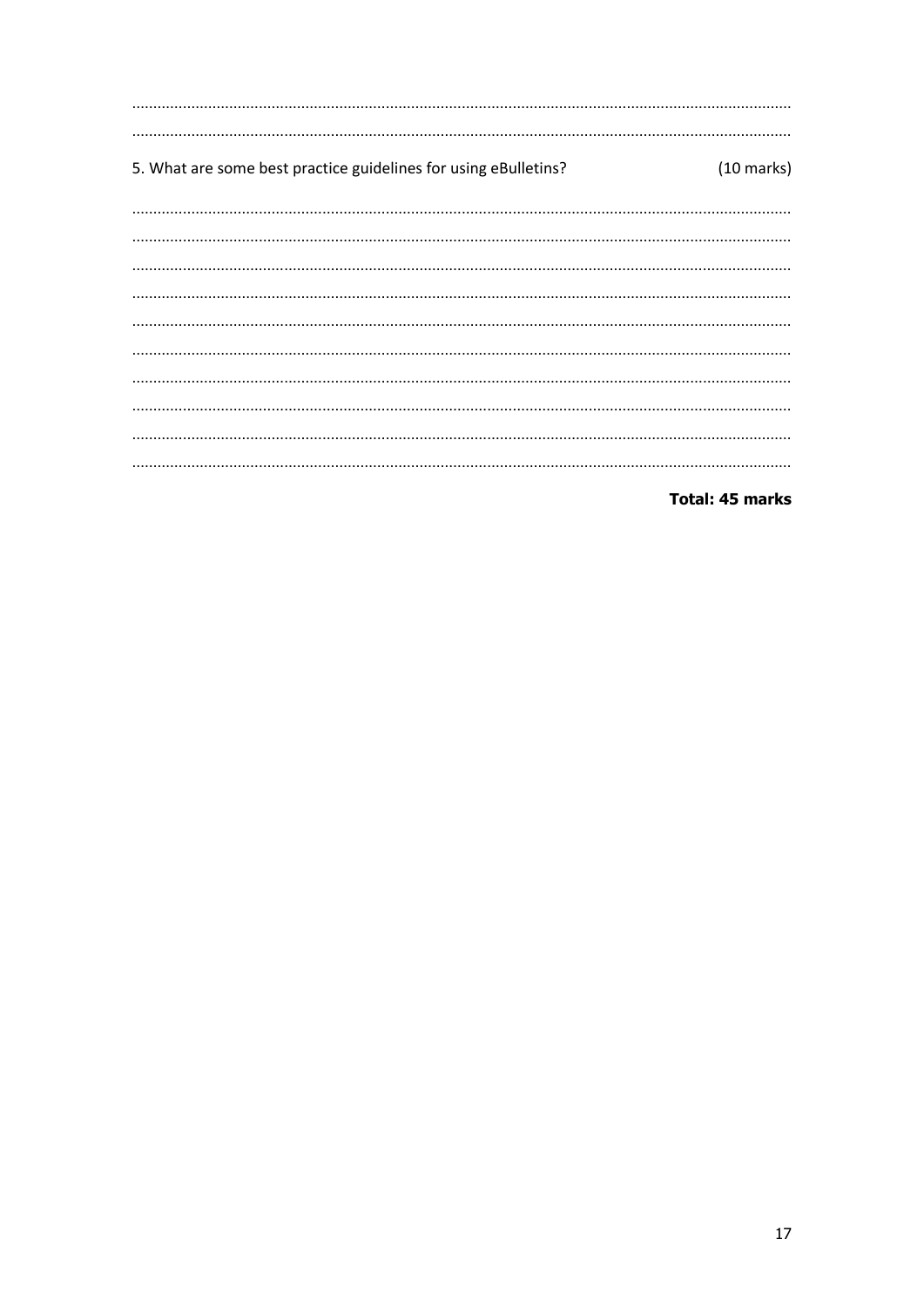## <span id="page-17-0"></span>**Summative assessment: Unit 2**

#### <span id="page-17-1"></span>**Theoretical assessment**

Answer the following questions in your own words.

| 1. What are the five steps to creating a simple extension strategy?                      | $(10 \text{ marks})$ |
|------------------------------------------------------------------------------------------|----------------------|
|                                                                                          |                      |
|                                                                                          |                      |
|                                                                                          |                      |
|                                                                                          |                      |
|                                                                                          |                      |
|                                                                                          |                      |
|                                                                                          |                      |
| 2. Describe the main way to divide the wide range of electronic communication tools, and |                      |
| provide three examples of each.                                                          | $(10 \text{ marks})$ |
|                                                                                          |                      |
|                                                                                          |                      |
|                                                                                          |                      |
|                                                                                          |                      |
|                                                                                          |                      |
|                                                                                          |                      |
|                                                                                          |                      |
| 3. Describe the difference between online polling and online surveys.                    | $(10 \text{ marks})$ |
|                                                                                          |                      |
|                                                                                          |                      |
|                                                                                          |                      |
|                                                                                          |                      |
|                                                                                          |                      |
|                                                                                          |                      |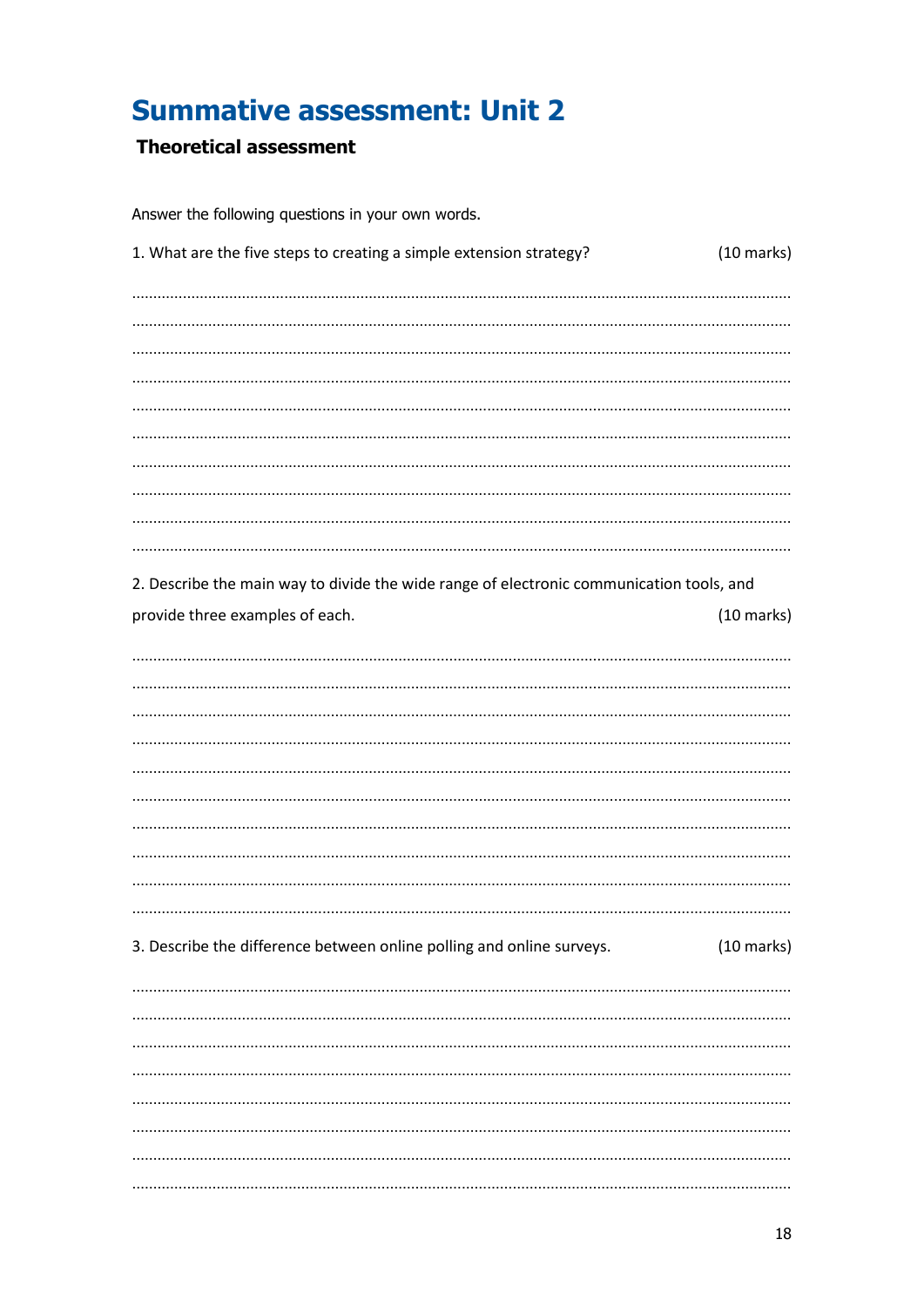4. Provide an example of how YouTube videos and eBulletins can be used together to effectively communicate a message to your audience.  $(10 \text{ marks})$ 

#### **Total: 40 marks**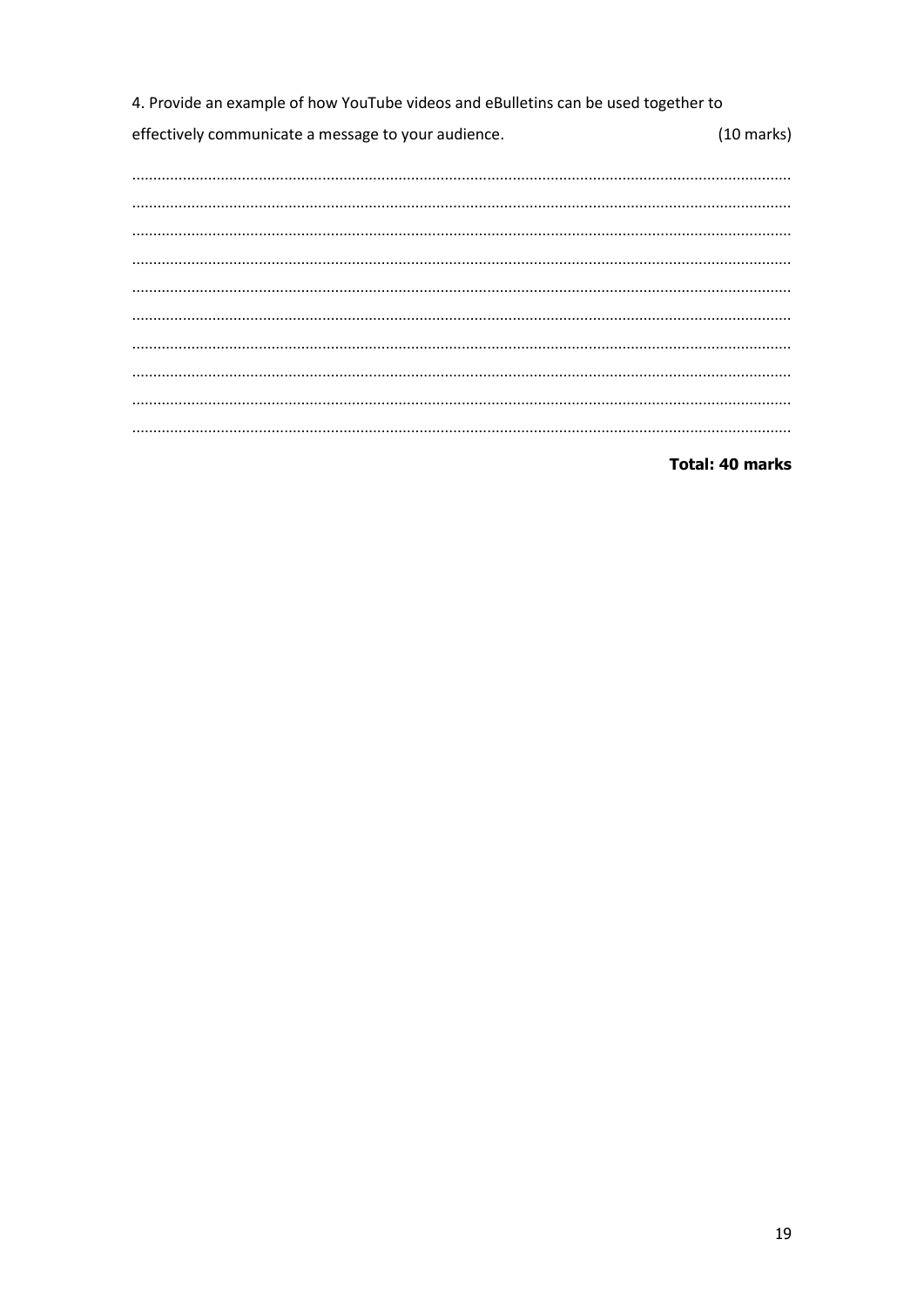## <span id="page-19-0"></span>**Study unit 3: e-Extension case studies and COVID-19 experiences**

## <span id="page-19-1"></span>**Session 3.1: 1917 ITEAMS (Integrated Technology Enabled** Agri-Management System), Meghalaya State, India

<span id="page-19-2"></span>**Activity 3.1 Individual activity** 

| 1. Create organic farming content for communication among farmers using mobile calling, |           |  |
|-----------------------------------------------------------------------------------------|-----------|--|
| SMS, recorded voice message, mobile phone recorded video                                | (5 marks) |  |
|                                                                                         |           |  |
|                                                                                         |           |  |
|                                                                                         |           |  |
|                                                                                         |           |  |
|                                                                                         |           |  |
|                                                                                         |           |  |
|                                                                                         |           |  |
|                                                                                         |           |  |
|                                                                                         |           |  |
|                                                                                         |           |  |
|                                                                                         |           |  |
|                                                                                         |           |  |
|                                                                                         |           |  |
|                                                                                         |           |  |
|                                                                                         |           |  |
|                                                                                         |           |  |
|                                                                                         |           |  |
|                                                                                         |           |  |
|                                                                                         |           |  |
|                                                                                         |           |  |
|                                                                                         |           |  |
|                                                                                         |           |  |
|                                                                                         |           |  |
|                                                                                         |           |  |
|                                                                                         |           |  |
|                                                                                         |           |  |
|                                                                                         |           |  |
|                                                                                         |           |  |
|                                                                                         |           |  |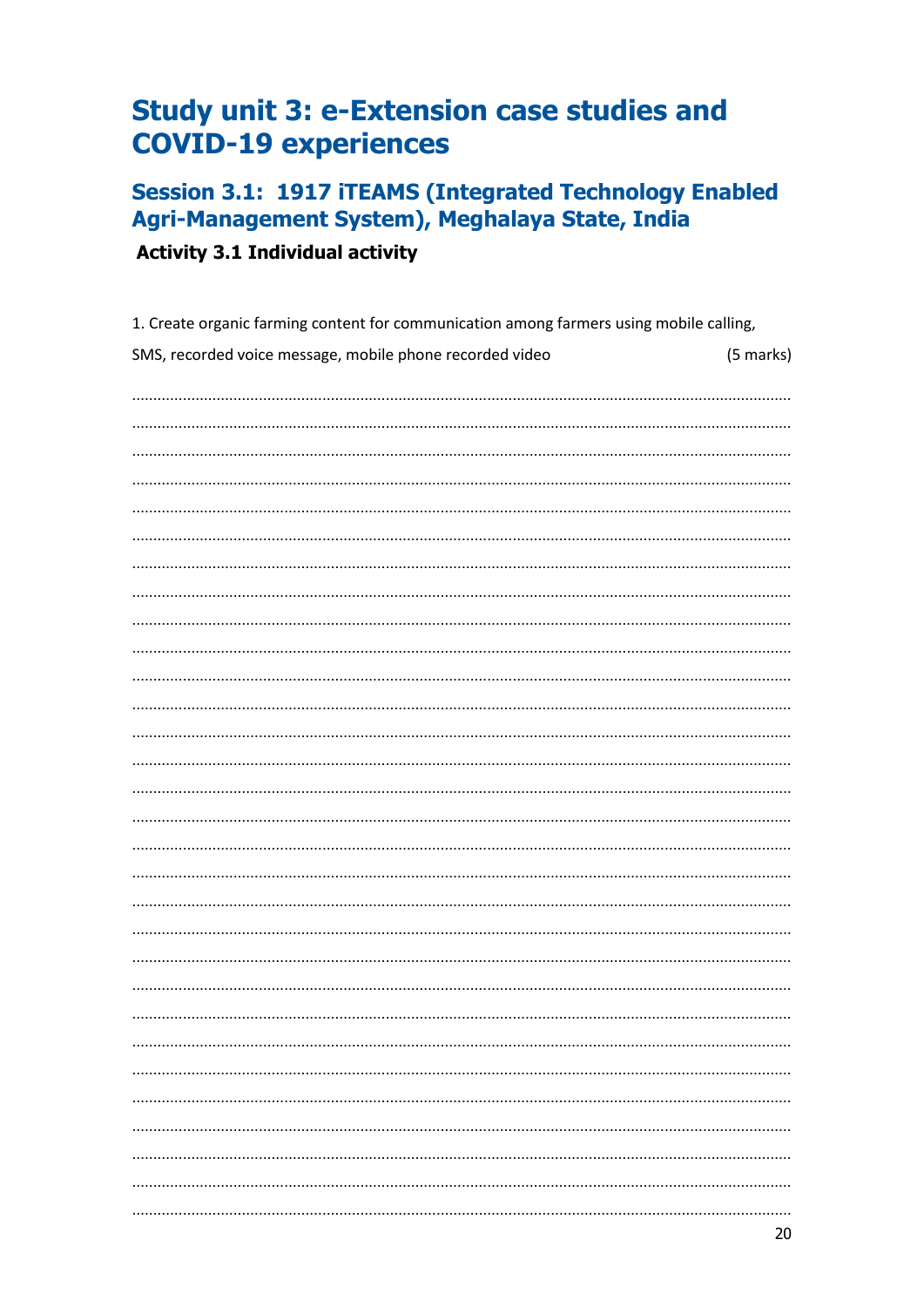#### <span id="page-20-0"></span>**Session 3.2: Farm Radio International, Africa**

#### <span id="page-20-1"></span>**Activity 3.2 Individual activity**

1. Prepare a radio script for emphasising importance of Farmer Producer Organisations in agricultural development and ways to design a interactive radio programme. (5 marks)

**OR** 

2. Listen to any radio programme related to agriculture and participate in any of the interactive programs (farmer and expert vox pops/ mini-dramas/ phone-ins/ community discussions and debates/ field interviews and quizzes) and state your experiences (5 marks).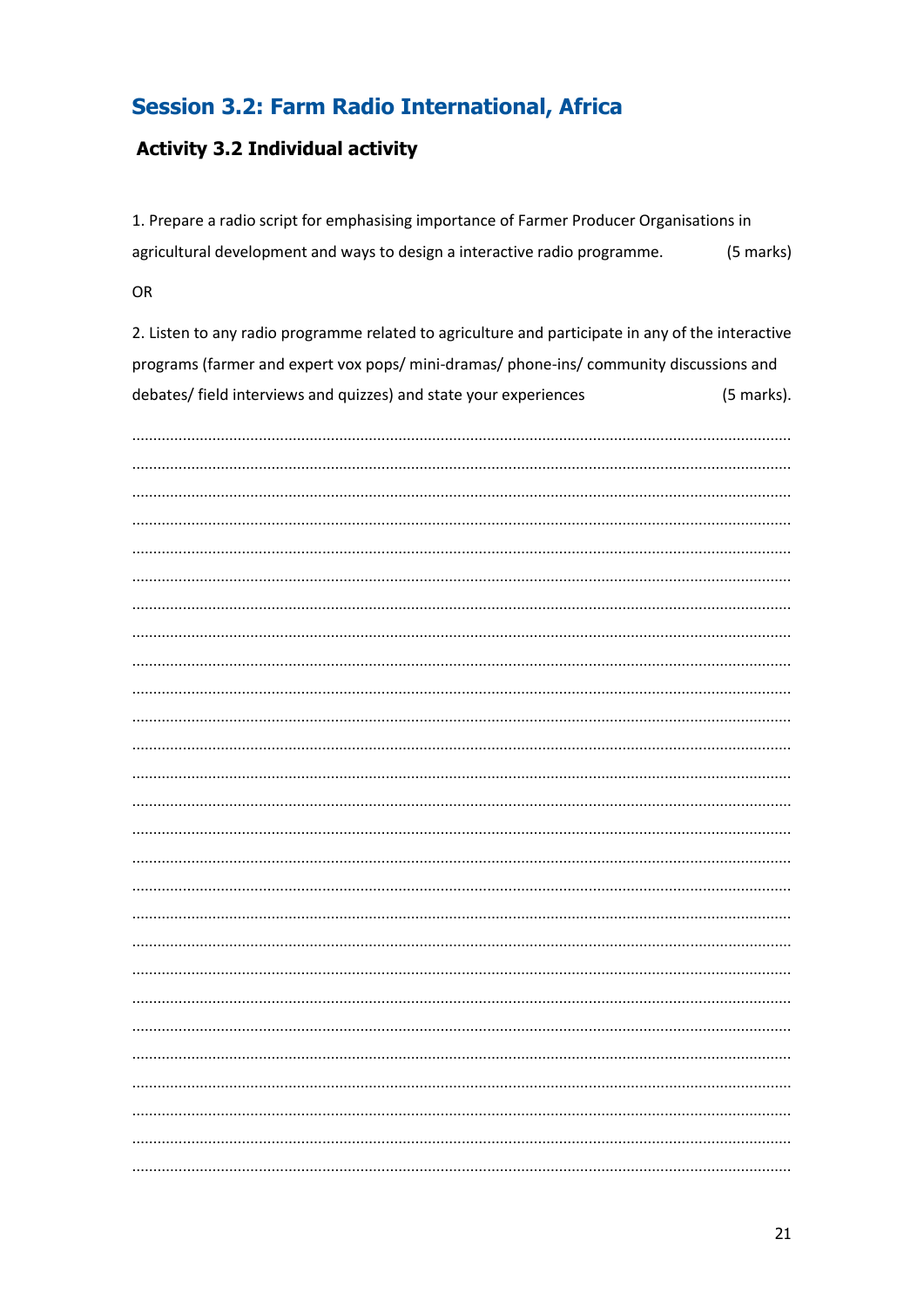#### <span id="page-21-0"></span>**Session 3.3 UPTAKE Project, Tanzania**

#### <span id="page-21-1"></span>**Activity 3.3 Individual activity**

| 1. Explore and use online open source SMS gateways to reach farmers | (3 marks) |
|---------------------------------------------------------------------|-----------|
|                                                                     |           |
|                                                                     |           |
|                                                                     |           |

## <span id="page-21-3"></span><span id="page-21-2"></span>**Session 3.4. Knowledge Innovation Repository of** Agriculture in the North-East (KIRAN) -SMS Gateway, India **Activity 3.4 Individual activity**

| 1. List five websites/ web portals providing agricultural related information | (2 marks) |
|-------------------------------------------------------------------------------|-----------|
|                                                                               |           |
|                                                                               |           |
|                                                                               |           |
|                                                                               |           |
|                                                                               |           |
|                                                                               |           |

#### <span id="page-21-4"></span>Session 3.5. Khushaal Zamindar- A mobile agriculture service by Telenor Pakistan

#### <span id="page-21-5"></span>**Activity 3.5 Individual activity**

| 1. Create a value added mobile service plan for your farmers. | (5 marks) |
|---------------------------------------------------------------|-----------|
|                                                               |           |
|                                                               |           |
|                                                               |           |
|                                                               |           |
|                                                               |           |
|                                                               |           |
|                                                               |           |
|                                                               |           |
|                                                               |           |
|                                                               |           |
|                                                               |           |
|                                                               |           |
|                                                               |           |
|                                                               |           |
|                                                               | 22        |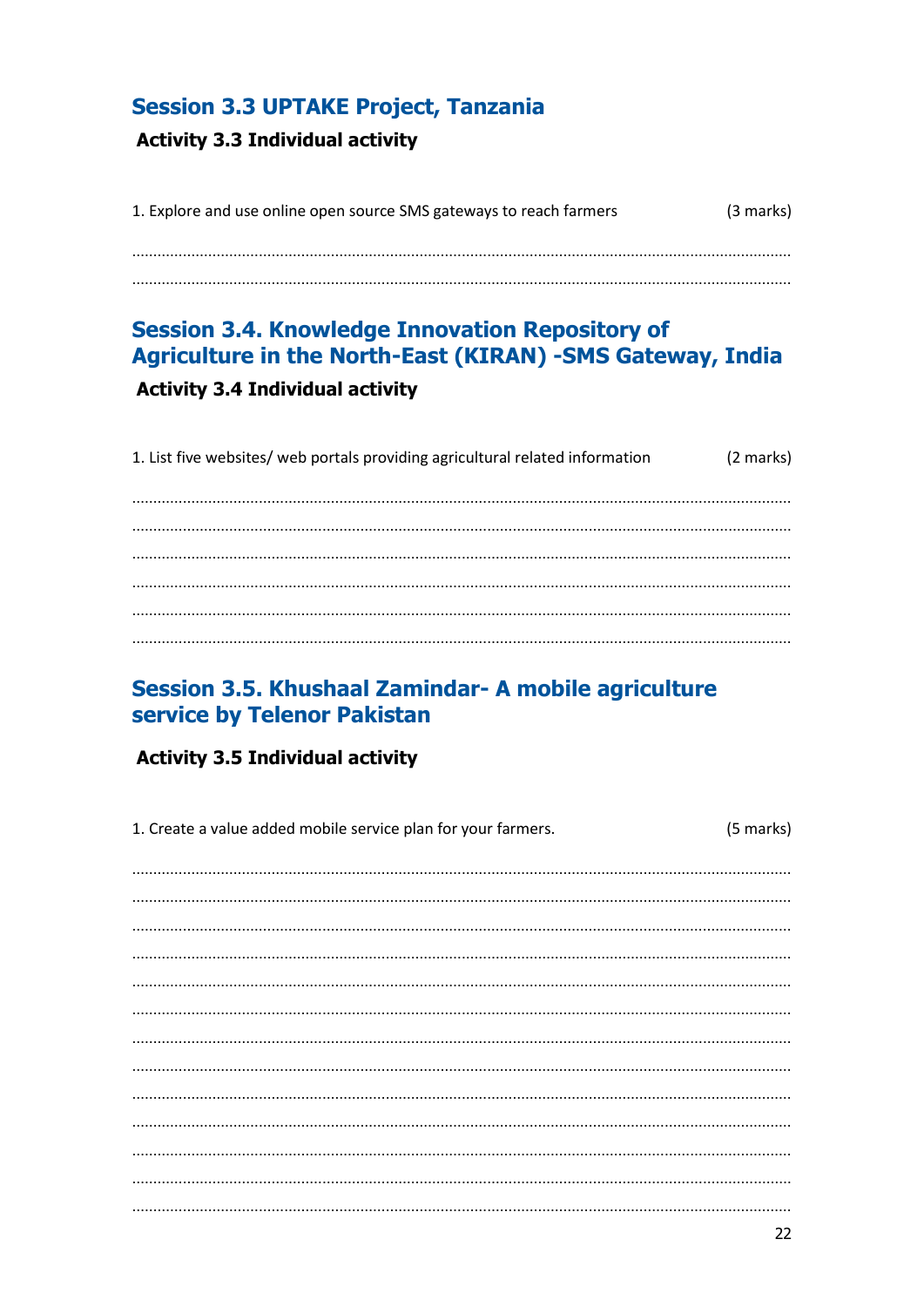## <span id="page-22-1"></span><span id="page-22-0"></span>Session 3.6. Social Media- WhatsApp, Kerala, India **Activity 3.6 Individual activity**

| 1. Create a WhatsApp group to reach your clientele (farmers)               | (5 marks) |
|----------------------------------------------------------------------------|-----------|
| OR                                                                         |           |
| 2. Explain your experiences in participating professional WhatsApp groups? | (5 marks) |
|                                                                            |           |
|                                                                            |           |
|                                                                            |           |
|                                                                            |           |
|                                                                            |           |
|                                                                            |           |
|                                                                            |           |
|                                                                            |           |
|                                                                            |           |
|                                                                            |           |
|                                                                            |           |
|                                                                            |           |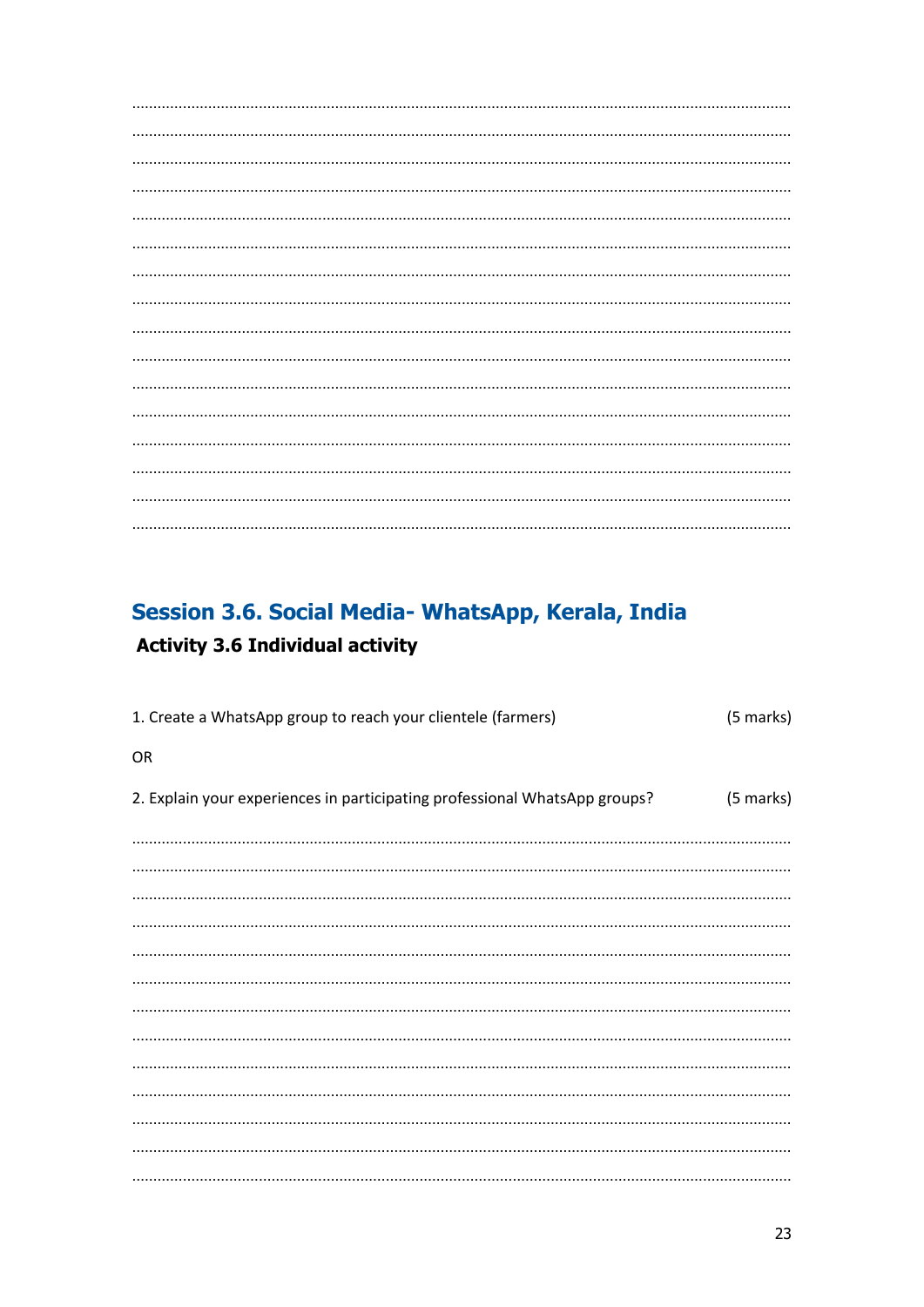## <span id="page-23-0"></span>**Session 3.7. Social Media: YouTube, India**

#### <span id="page-23-1"></span>**Activity 3.7 Individual activity**

| 1. Create YouTube account for professional purpose | $(1$ mark $)$      |
|----------------------------------------------------|--------------------|
| 2. Record a 3 minute video related to agriculture  | $(2 \text{ mark})$ |
| 3. Edit and upload video                           | $(2 \text{ mark})$ |

OR

4. Use YouTube Live to conduct a session with farmers for 30 min and use the online record (5 marks) option.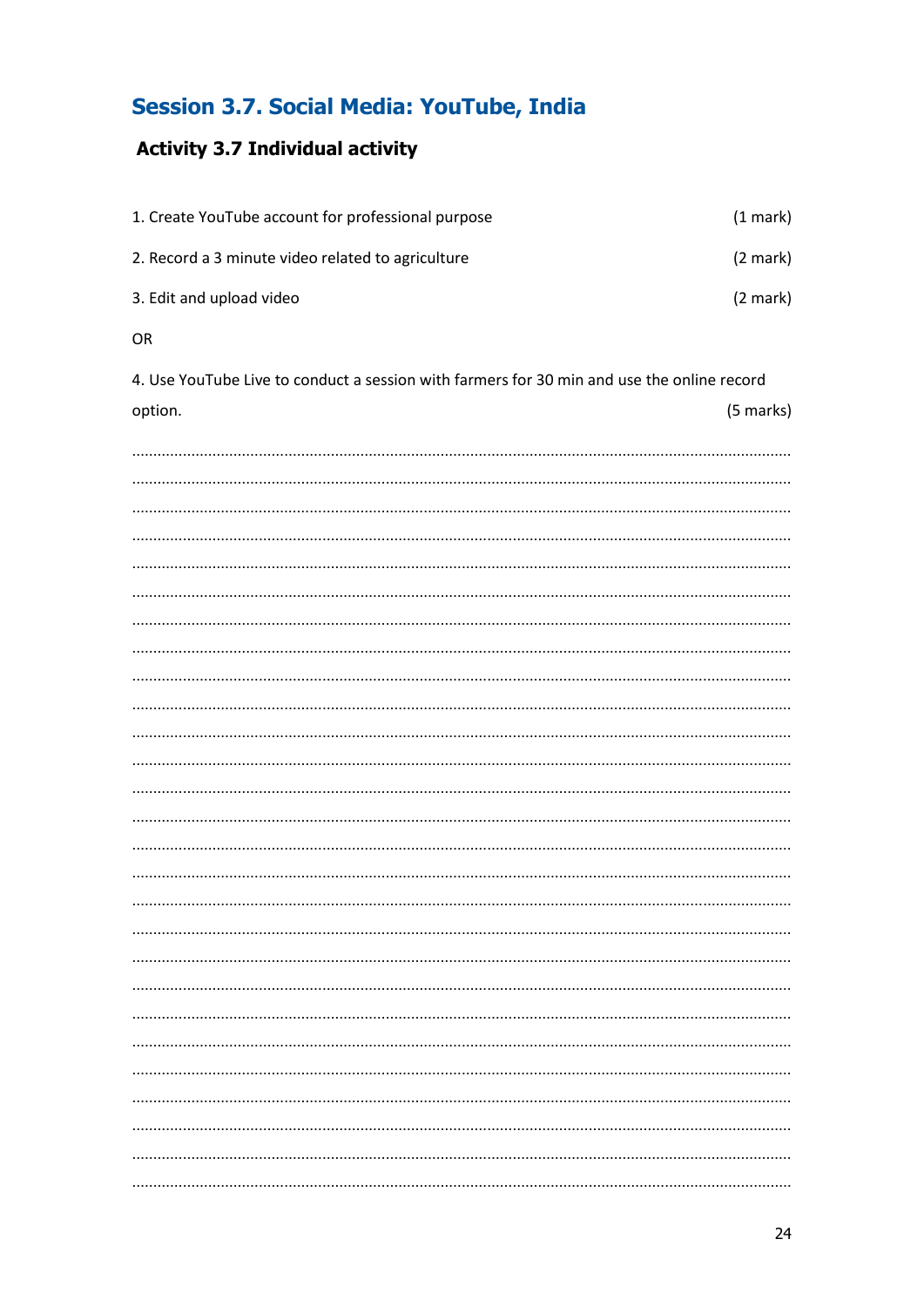## <span id="page-24-0"></span>Session 3.8. Network for Information on Climate Exchange (NICE), India

#### <span id="page-24-1"></span>**Activity 3.8 Individual activity**

| 1. Create content for any climate/ weather related awareness/ forecast information for |                       |  |
|----------------------------------------------------------------------------------------|-----------------------|--|
| farmers as SMS and also to post in WhatsApp, Twitter, Facebook                         | $(2.5 \text{ marks})$ |  |
|                                                                                        |                       |  |
|                                                                                        |                       |  |
|                                                                                        |                       |  |
|                                                                                        |                       |  |
|                                                                                        |                       |  |
|                                                                                        |                       |  |
|                                                                                        |                       |  |
|                                                                                        |                       |  |
|                                                                                        |                       |  |
|                                                                                        |                       |  |
|                                                                                        |                       |  |
|                                                                                        |                       |  |
|                                                                                        |                       |  |
|                                                                                        |                       |  |
|                                                                                        |                       |  |
|                                                                                        |                       |  |
|                                                                                        |                       |  |
|                                                                                        |                       |  |
|                                                                                        |                       |  |
|                                                                                        |                       |  |
|                                                                                        |                       |  |
|                                                                                        |                       |  |
|                                                                                        |                       |  |
|                                                                                        |                       |  |
|                                                                                        |                       |  |
|                                                                                        |                       |  |
|                                                                                        |                       |  |
|                                                                                        |                       |  |
|                                                                                        |                       |  |
|                                                                                        |                       |  |
|                                                                                        |                       |  |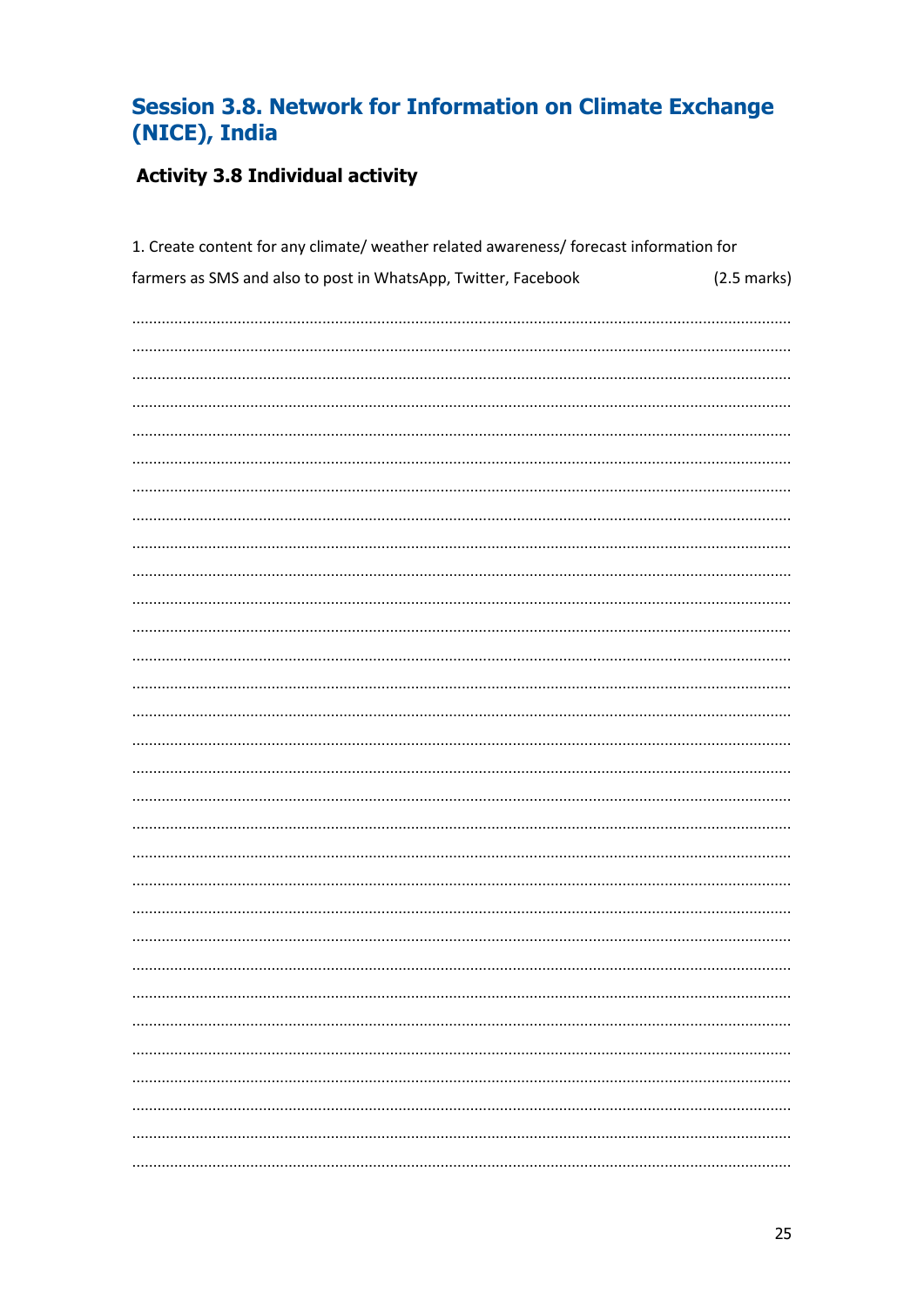2. Create an account for posting a blog, and write a blog on climate/ weather related (post with minimum 250 words and two photographs).  $(2.5 \text{ marks})$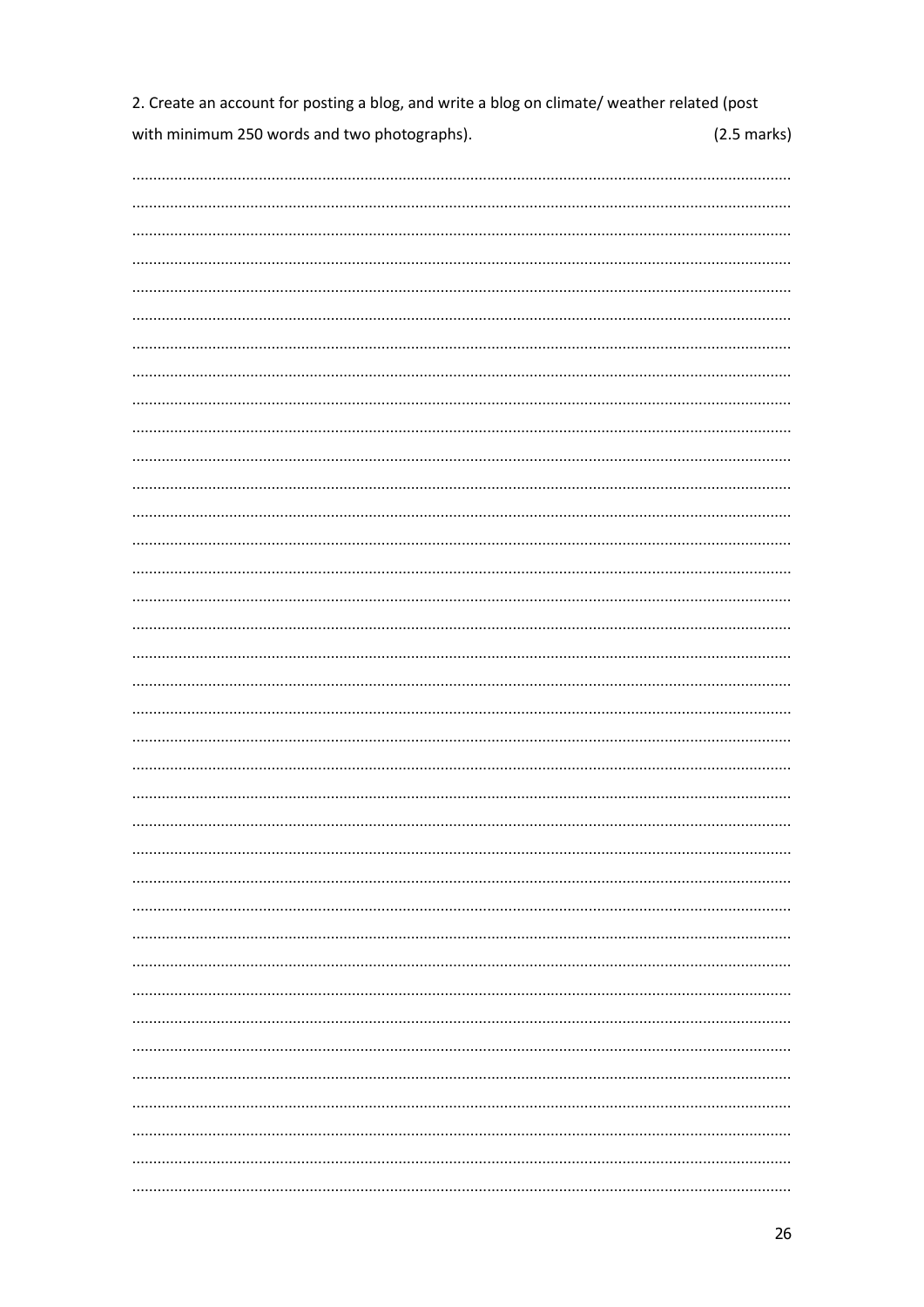### <span id="page-26-0"></span>Session 3.9: Online Surveys: ICT4RAS interest group of **GFRAS-Global Survey on Social Media**

## <span id="page-26-1"></span>**Activity 3.9 Individual activity**

| 1. Create online survey using Google Forms/ SurveyMonkey to assess the extension |           |  |  |
|----------------------------------------------------------------------------------|-----------|--|--|
| personnel's or farmers' e-extension tool preference.                             | (5 marks) |  |  |
|                                                                                  |           |  |  |
|                                                                                  |           |  |  |
|                                                                                  |           |  |  |
|                                                                                  |           |  |  |
|                                                                                  |           |  |  |
|                                                                                  |           |  |  |
|                                                                                  |           |  |  |
|                                                                                  |           |  |  |
|                                                                                  |           |  |  |
|                                                                                  |           |  |  |
|                                                                                  |           |  |  |
|                                                                                  |           |  |  |
|                                                                                  |           |  |  |
|                                                                                  |           |  |  |
|                                                                                  |           |  |  |
|                                                                                  |           |  |  |
|                                                                                  |           |  |  |
|                                                                                  |           |  |  |
|                                                                                  |           |  |  |
|                                                                                  |           |  |  |
|                                                                                  |           |  |  |
|                                                                                  |           |  |  |
|                                                                                  |           |  |  |
|                                                                                  |           |  |  |
|                                                                                  |           |  |  |
|                                                                                  |           |  |  |
|                                                                                  |           |  |  |
|                                                                                  |           |  |  |
|                                                                                  |           |  |  |
|                                                                                  |           |  |  |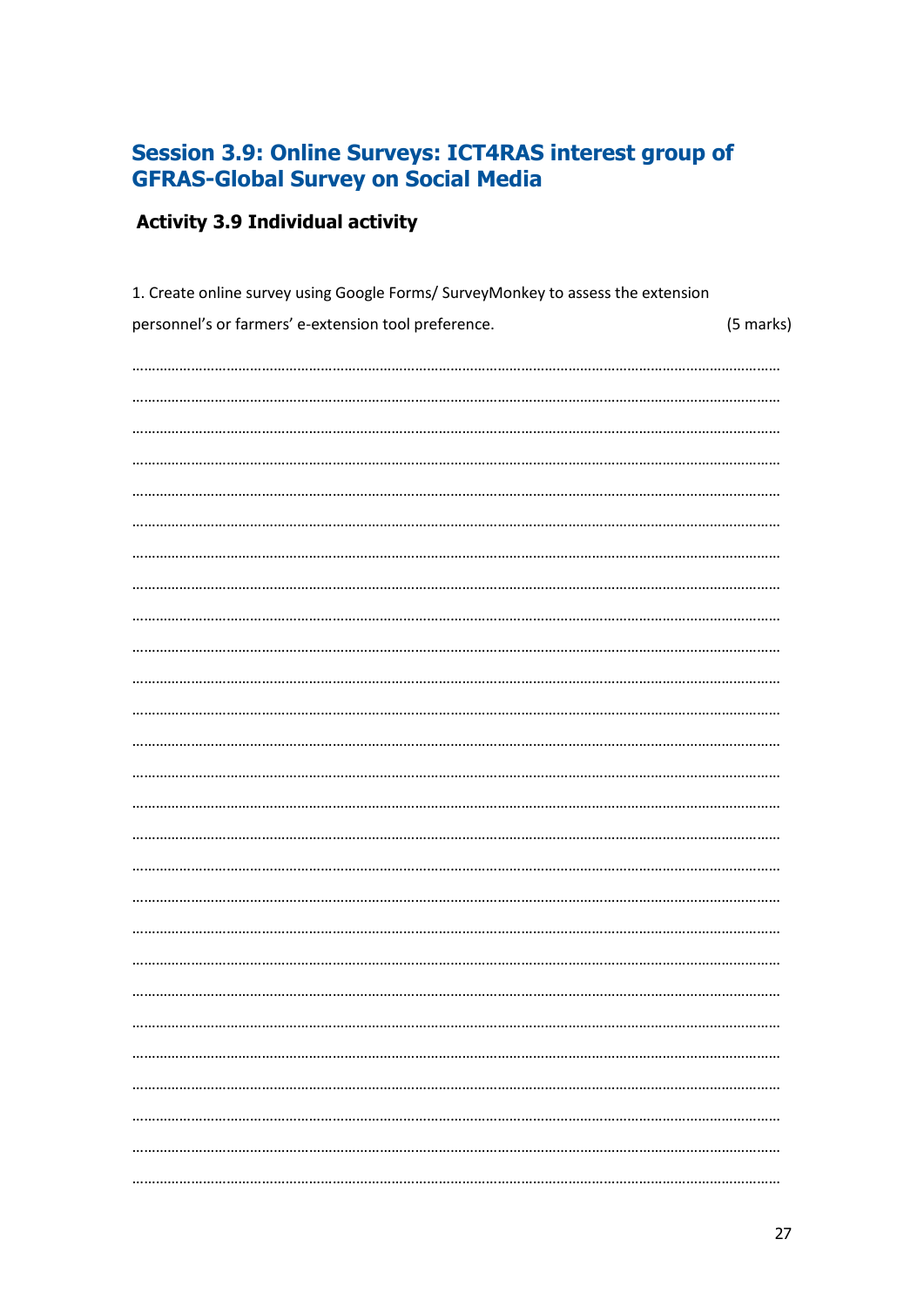## <span id="page-27-0"></span>**Summative assessment: Unit 3**

| 1. What are the e-extension tools used in the 1917iTEAMS project?       | (5 marks) |
|-------------------------------------------------------------------------|-----------|
|                                                                         |           |
|                                                                         |           |
|                                                                         |           |
|                                                                         |           |
|                                                                         |           |
| 2. What are the solutions offered by the 1917iTEAMS project to farmers? | (5 marks) |
|                                                                         |           |
|                                                                         |           |
|                                                                         |           |
|                                                                         |           |
|                                                                         |           |
| 3. List the lessons from the 1917iTEAMS project.                        | (5 marks) |
|                                                                         |           |
|                                                                         |           |
|                                                                         |           |
|                                                                         |           |
|                                                                         |           |
|                                                                         |           |
|                                                                         |           |
| 4. How can you make radio programmes interesting to the listeners?      | (5 marks) |
|                                                                         |           |
|                                                                         |           |
|                                                                         |           |
|                                                                         |           |
|                                                                         |           |
|                                                                         |           |
|                                                                         |           |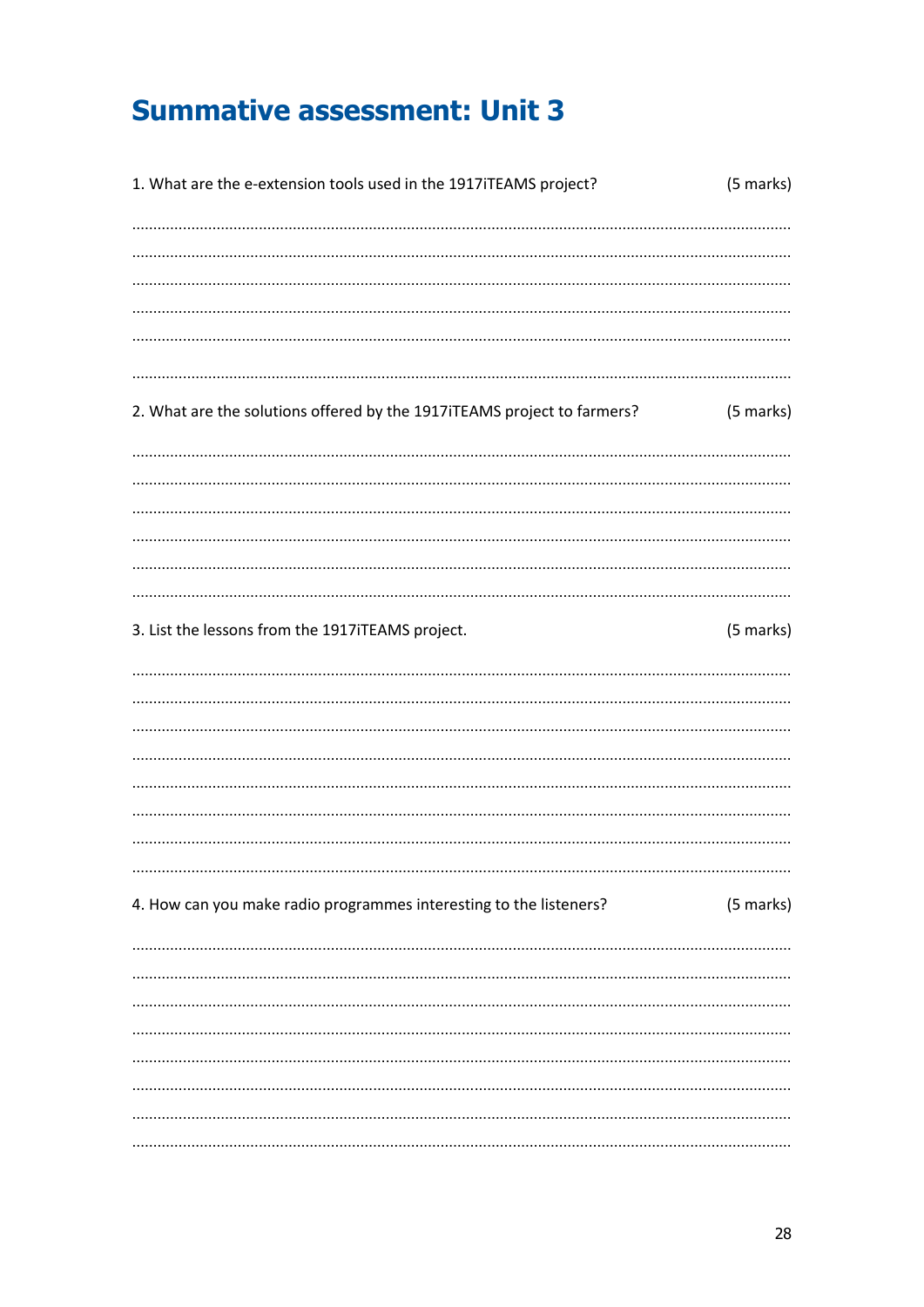5. What are the e-extension solutions offered by the KIRAN project to the farmers? (5 marks)

#### 6. List the common features of YouTube

#### (5 marks)

#### 7. What are some do's and don'ts when using Google Forms.  $(10 \text{ marks})$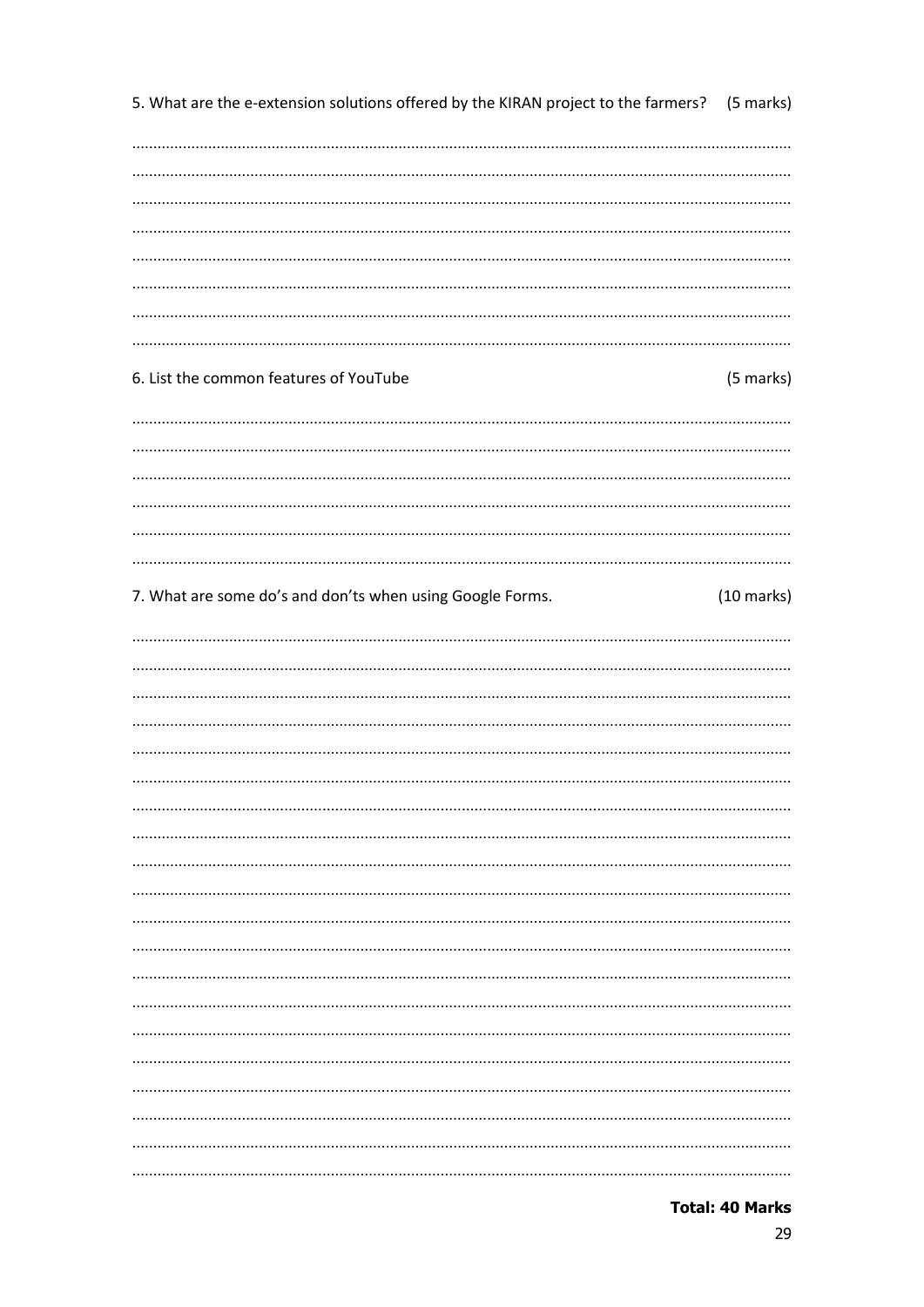## <span id="page-29-0"></span>**Study unit 4: Concluding thoughts**

## <span id="page-29-1"></span>**Session 4.1: Best-fit functions and conditions**

#### <span id="page-29-2"></span>**Activity 4.1 Individual activity**

| 1. Why is a single approach rarely effective? | (5 marks) |
|-----------------------------------------------|-----------|
|                                               |           |
|                                               |           |
|                                               |           |
|                                               |           |
|                                               |           |
|                                               |           |

### <span id="page-29-3"></span>**Session 4.2: Steps for e-extension success**

#### <span id="page-29-4"></span>**Activity 4.2 Individual activity**

| 1. Describe some of the steps for e-extension success. | $(15$ marks) |
|--------------------------------------------------------|--------------|
|                                                        |              |
|                                                        |              |
|                                                        |              |
|                                                        |              |
|                                                        |              |
|                                                        |              |
|                                                        |              |
|                                                        |              |
|                                                        |              |
|                                                        |              |
|                                                        |              |
|                                                        |              |
|                                                        |              |
|                                                        |              |
|                                                        |              |
|                                                        |              |
|                                                        |              |
|                                                        |              |
|                                                        |              |
|                                                        |              |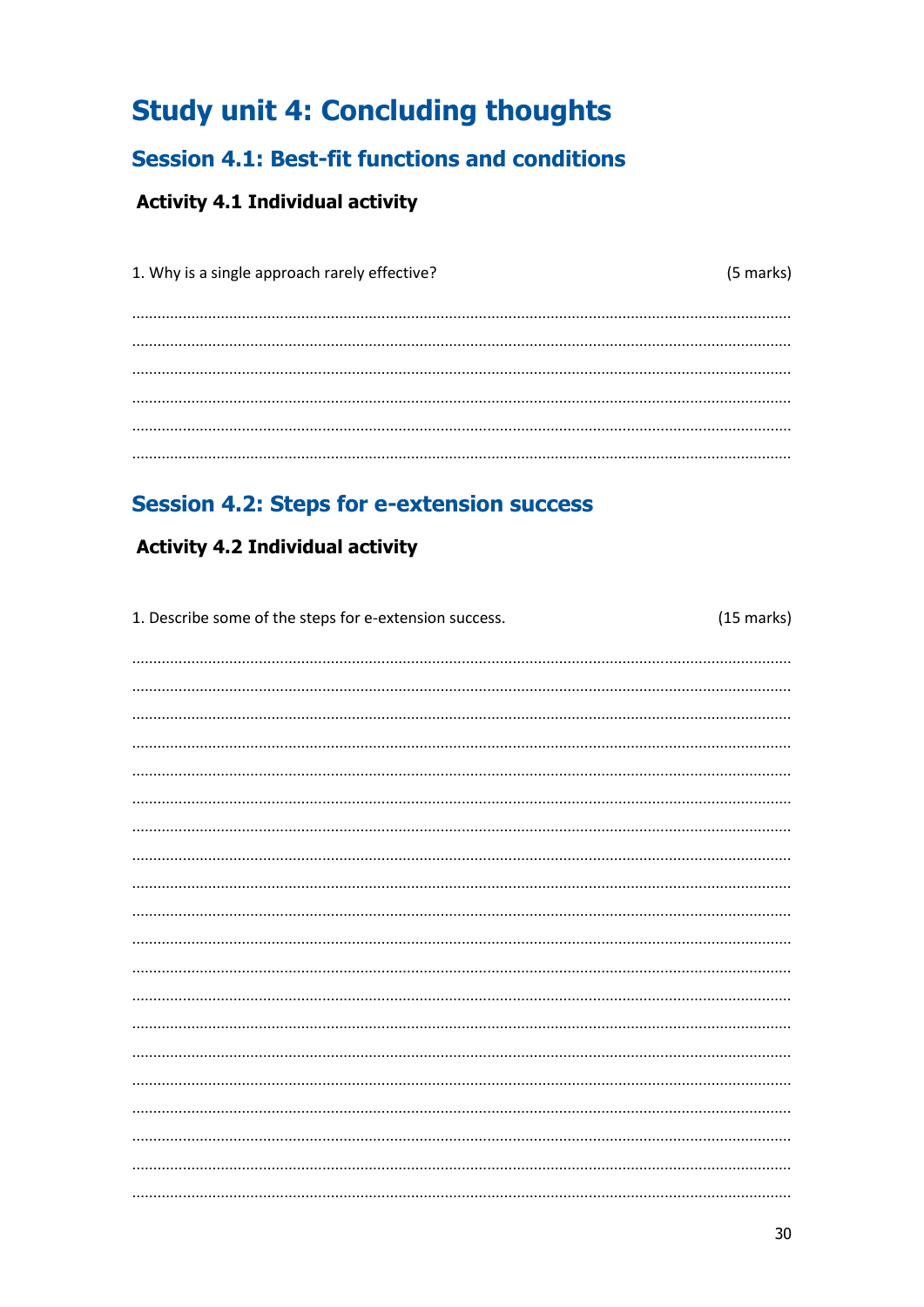## <span id="page-30-0"></span>**Summative assessment: Unit 4**

#### <span id="page-30-1"></span>**Theoretical assessment**

Answer the following questions in your own words.

| 1. Explain the importance of frequent practice and how to do that with e-extension (10 marks)           |
|---------------------------------------------------------------------------------------------------------|
|                                                                                                         |
|                                                                                                         |
|                                                                                                         |
|                                                                                                         |
|                                                                                                         |
|                                                                                                         |
|                                                                                                         |
|                                                                                                         |
|                                                                                                         |
|                                                                                                         |
|                                                                                                         |
|                                                                                                         |
|                                                                                                         |
|                                                                                                         |
|                                                                                                         |
|                                                                                                         |
|                                                                                                         |
|                                                                                                         |
|                                                                                                         |
| 2. Describe why a community of practice can be useful when learning e-extension<br>$(10 \text{ marks})$ |
|                                                                                                         |
|                                                                                                         |
|                                                                                                         |
|                                                                                                         |
|                                                                                                         |
|                                                                                                         |
|                                                                                                         |
|                                                                                                         |
|                                                                                                         |
|                                                                                                         |
|                                                                                                         |
|                                                                                                         |
|                                                                                                         |
|                                                                                                         |
|                                                                                                         |
|                                                                                                         |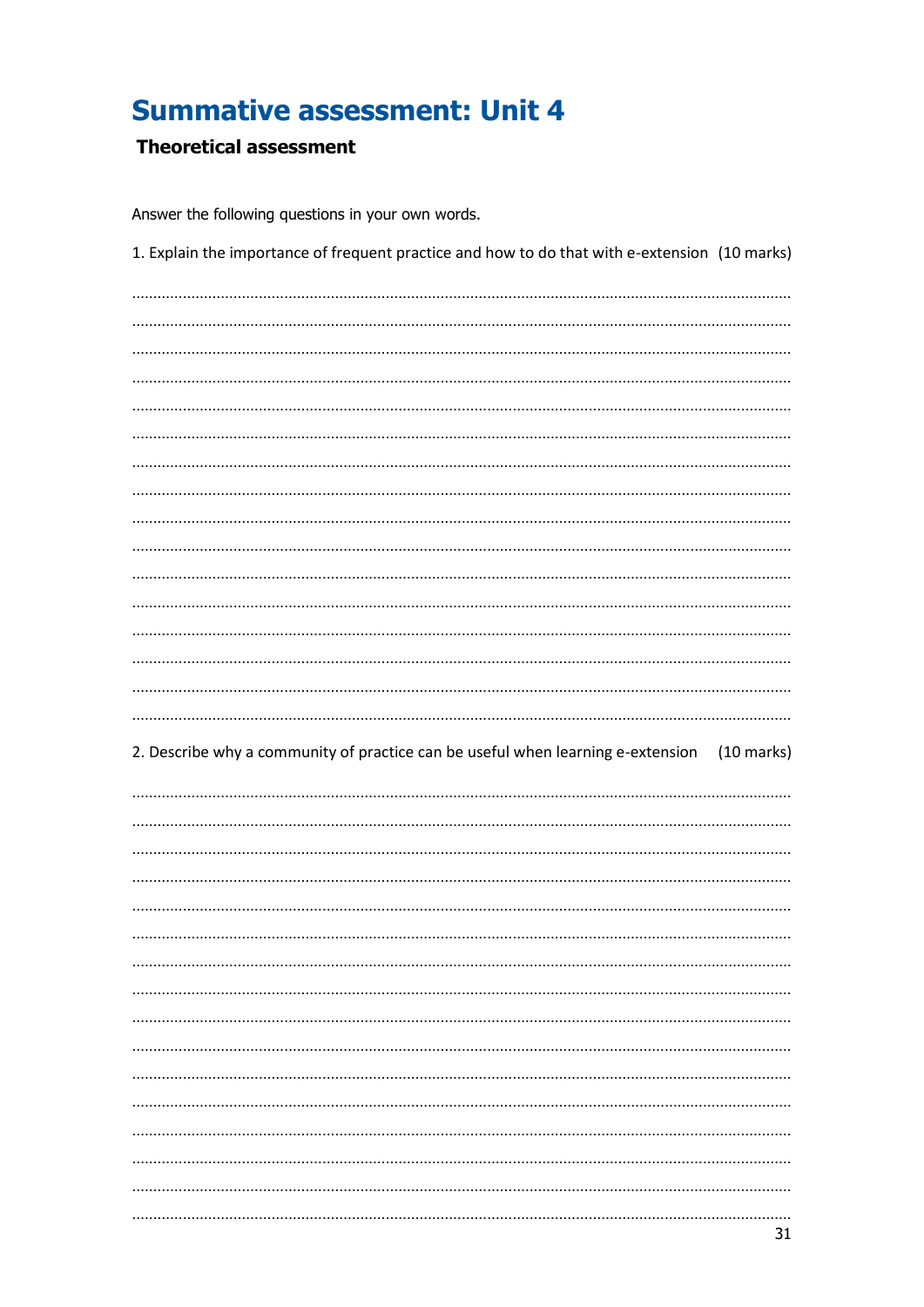#### <span id="page-31-0"></span>**Post-assessment**

The post-assessment is to be done once you have read through the module and completed all the activities. Compare your answers to those in the pre-assessment to identify where knowledge has been gained and where improvements can be made. Rate your knowledge on the topics on a scale of 1 to 5 by circling the corresponding number.

|   | <b>Question</b>                                                                                                        | Self-assessment |                |                |   |   |
|---|------------------------------------------------------------------------------------------------------------------------|-----------------|----------------|----------------|---|---|
|   |                                                                                                                        | Low             |                | <b>High</b>    |   |   |
| 1 | How well can you describe what e-extension is and how it has<br>evolved over time?                                     | 1               | $\overline{2}$ | $\overline{3}$ | 4 | 5 |
| 2 | How confident are you to outline the purpose and major functions<br>of e-extension in Agricultural Innovation Systems? | 1               | 2              | 3              | 4 | 5 |
| 3 | How well can you describe the advantages and disadvantages of<br>e-extension?                                          | 1               | $\overline{2}$ | $\overline{3}$ | 4 | 5 |
| 4 | How confident are you to choose the most appropriate type of e-<br>extension tool for your situation?                  | 1               | $\overline{2}$ | $\overline{3}$ | 4 | 5 |
| 5 | How well can you compare and contrast the key asynchronous e-<br>extension tools?                                      | 1               | $\mathcal{P}$  | 3              | 4 | 5 |
| 6 | How able are you to describe several best practice case studies in<br>e-extension?                                     | 1               | 2              | $\overline{3}$ | 4 | 5 |
| 7 | How well can you outline the steps to success with e-extension in<br>the real-world?                                   | $\mathbf{1}$    | $\mathcal{P}$  | 3              | 4 | 5 |
| 8 | How confident are you to try a new extension tool that you<br>haven't used before?                                     | 1               | 2              | 3              | 4 | 5 |